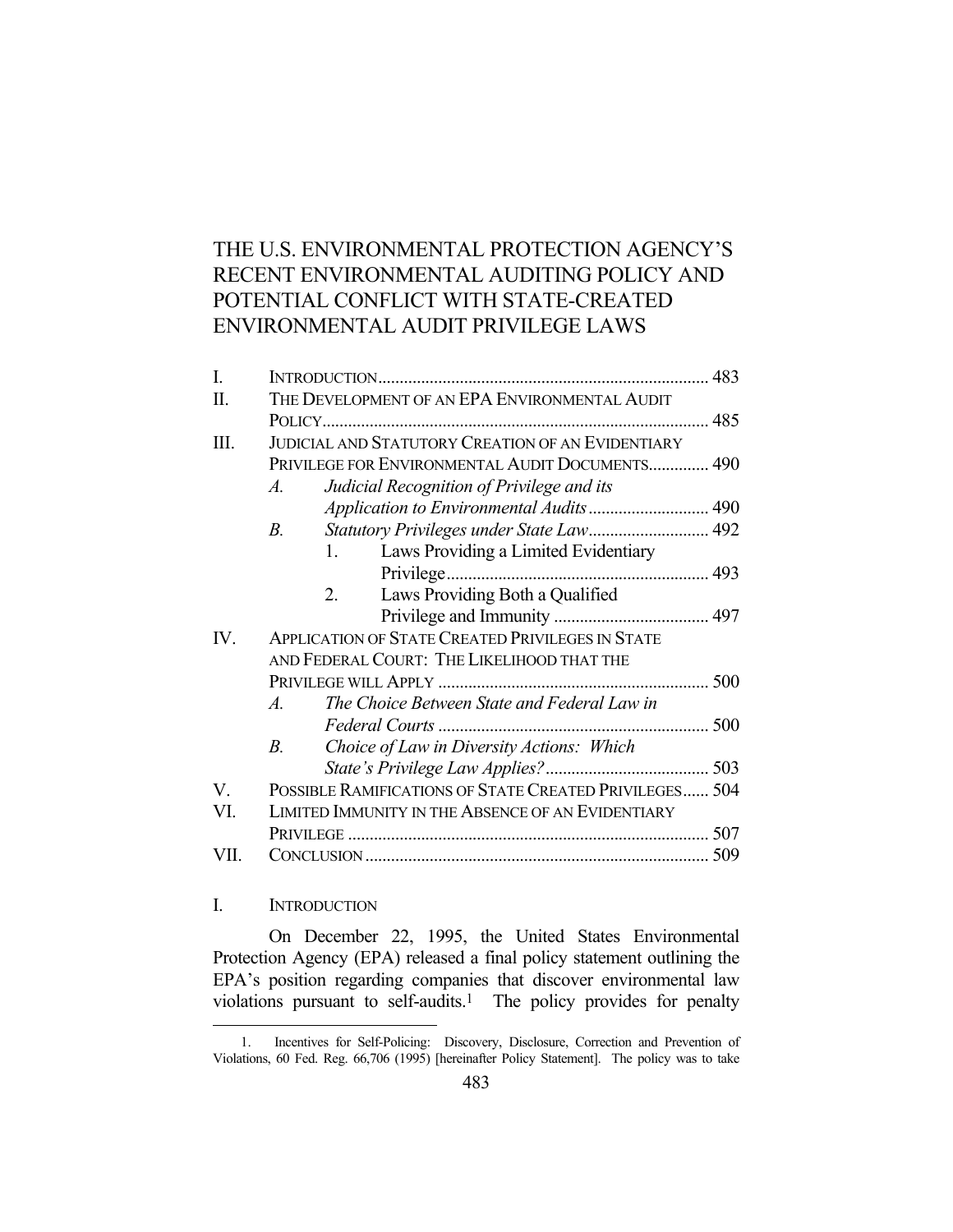reductions to companies that discover violations as a result of environmental auditing.2 The policy does, however, expressly reject recognition of an evidentiary privilege for environmental audit documents.3 Because several states have recently passed laws creating an evidentiary privilege for environmental audit documents,4 a potential for considerable conflict exists between state and federal environmental enforcement programs. The EPA policy statement does not address the EPA's likely response to state-created privileges.<sup>5</sup> It also leaves unanswered a number of questions regarding the applicability of statecreated privileges in various enforcement situations.

 Part II of this comment will set out the development of the EPA's environmental audit policy and describe its provisions. Part III will discuss the development of a judicially recognized environmental audit privilege. It will also discuss recent efforts within state legislatures to create a statutory immunity and an evidentiary privilege. Part IV will examine the likely application of state-created privileges in cases brought in federal court under both state and federal law. Parts V and VI discuss the limitations of statutory environmental audit privileges and the ramifications of limited immunity. Of particular interest is the likely outcome of cases brought under federal environmental laws that are administered primarily by the states.<sup>6</sup> The central thesis of this comment

effect on January 22, 1996. The term "environmental audit" is defined by the EPA in its 1986 policy on environmental auditing as "a systematic, documented, periodic and objective review by regulated entities of facility operations and practices related to meeting environmental requirements." 51 Fed. Reg. 25,004, 25,006 (1986). Definitions contained in state statutes are roughly analogous. For instance, Illinois defines an environmental audit as a "voluntary, internal, and comprehensive evaluation of one or more facilities or any activity at one or more facilities regulated under State, federal, regional or local laws or ordinances, or of management systems related to the facilities or activity, that is designed to identify and prevent noncompliance and to improve compliance with those laws." ILL.ANN. STAT. ch. 415, para. 5/52.2 (i) (Smith-Hurd 1995).

 <sup>2.</sup> Policy Statement, *supra* note 1, at 66,711.

 <sup>3.</sup> *Id.* at 66,712.

 <sup>4.</sup> *State Privilege Legislation Multiplies in 1995; Predictions Differ About 1996*, BNA ST. ENV'T DAILY, Aug. 30, 1995, *available in* LEXIS, Nexis Library, CURNWS File. These states are Arkansas, Colorado, Idaho, Illinois, Indiana, Kansas, Kentucky, Minnesota, Mississippi, Oregon, Texas, Utah, Virginia, and Wyoming. *Id.* Idaho, Kansas, Minnesota, Texas, Virginia, and Wyoming provide immunity in addition to an evidentiary privilege.

 <sup>5.</sup> The interim policy does suggest that the EPA will increase its scrutiny of environmental programs in states that have an environmental audit privilege. *See* Voluntary Environmental Self-Policing and Self-Disclosure Interim Policy Statement, 60 Fed. Reg. 16,875 (1995) [hereinafter Interim Policy Statement].

 <sup>6.</sup> For instance, the Clean Water Act allows states to take control of discharge permit programs. 33 U.S.C. § 1342(b) (1986).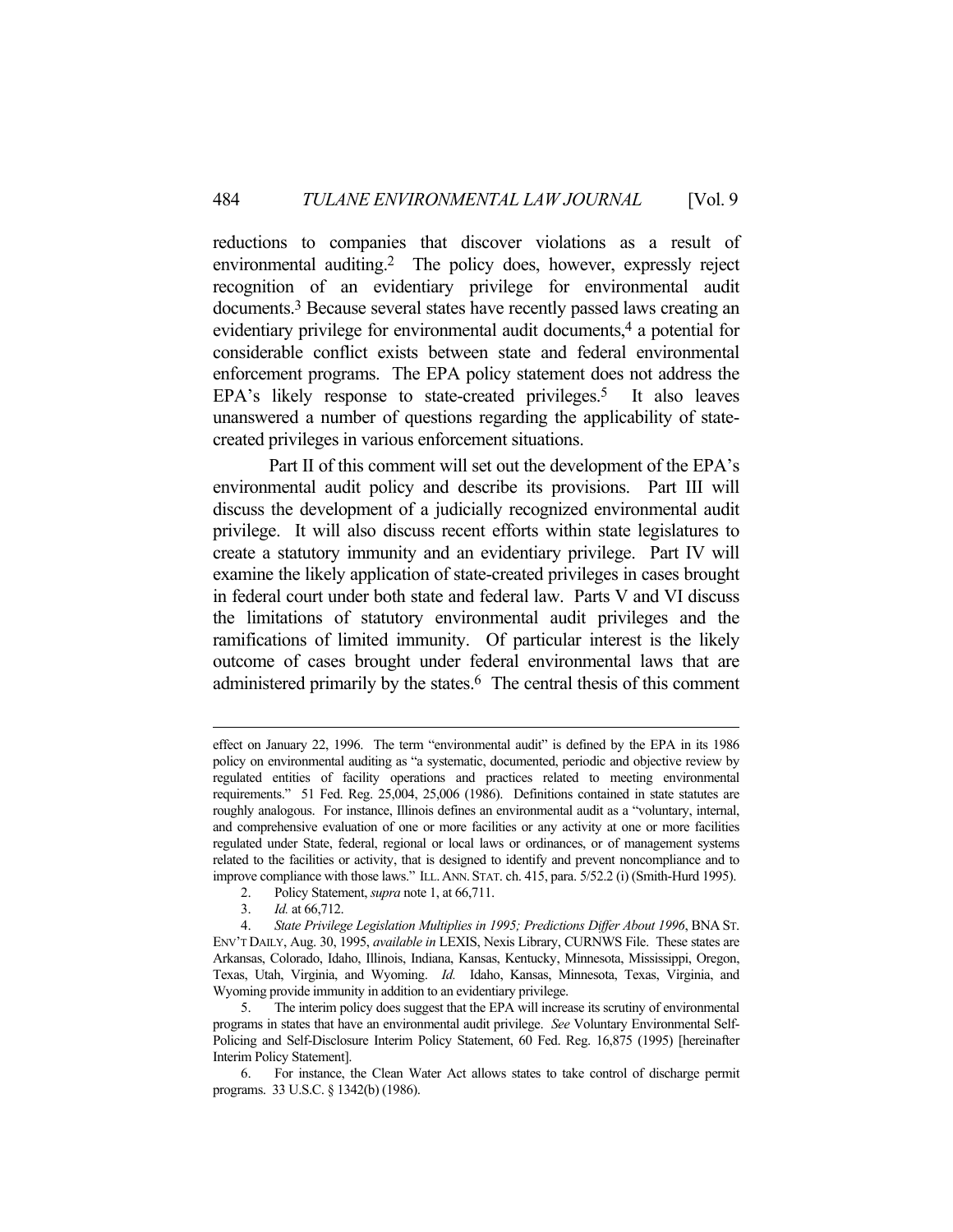is that qualified immunity from the imposition of civil and criminal penalties provides the necessary incentive to encourage companies to conduct environmental audits. Where limited immunity is granted, recognition of an evidentiary privilege is extraneous and will have significant adverse impacts. Recognition of an evidentiary privilege will result in increased litigation as the parties attempt to discern whether or not the privilege applies and to define what materials are covered by the privilege. Moreover, the lack of consistency between state and federal policy and between different states' privilege laws will place a burden on companies that operate in more than one state or that are regulated under both state and federal law.

## II. THE DEVELOPMENT OF AN EPA ENVIRONMENTAL AUDIT POLICY

 The EPA first concerned itself with the development of an environmental auditing policy in 1985 and 1986.<sup>7</sup> In 1986, the EPA published a general policy statement on environmental auditing.8 The policy sought to encourage regulated entities to conduct environmental audits.9 The policy statement indicated that the EPA would not routinely request environmental audit reports.10 Nevertheless, it retained the authority to decide whether to request audit reports and stated that it would evaluate any such requests on a case-by-case basis.11 The 1986 statement also indicated that the EPA would not forego or alter enforcement responses based on whether or not a company conducted audits.12 The EPA did, however, suggest that facilities with environmental auditing systems in place would be subject to fewer inspections.<sup>13</sup> It also stated that environmental audits would be proposed as part of settlement negotiations in certain circumstances.<sup>14</sup> In general, although the 1986 policy announced certain benefits that might flow from

 <sup>7.</sup> The EPA published an interim environmental audit policy statement in November of 1985. 50 Fed. Reg. 46,504 (1985).

 <sup>8.</sup> Environmental Auditing Policy Statement, 51 Fed. Reg. 25,004 (1986).

 <sup>9.</sup> *Id.* at 25,006*.*

 <sup>10.</sup> *Id.* at 25,007.

 <sup>11.</sup> *Id.*

 <sup>12.</sup> *Id.*

 <sup>13.</sup> *Id.*

 <sup>14.</sup> *Id.*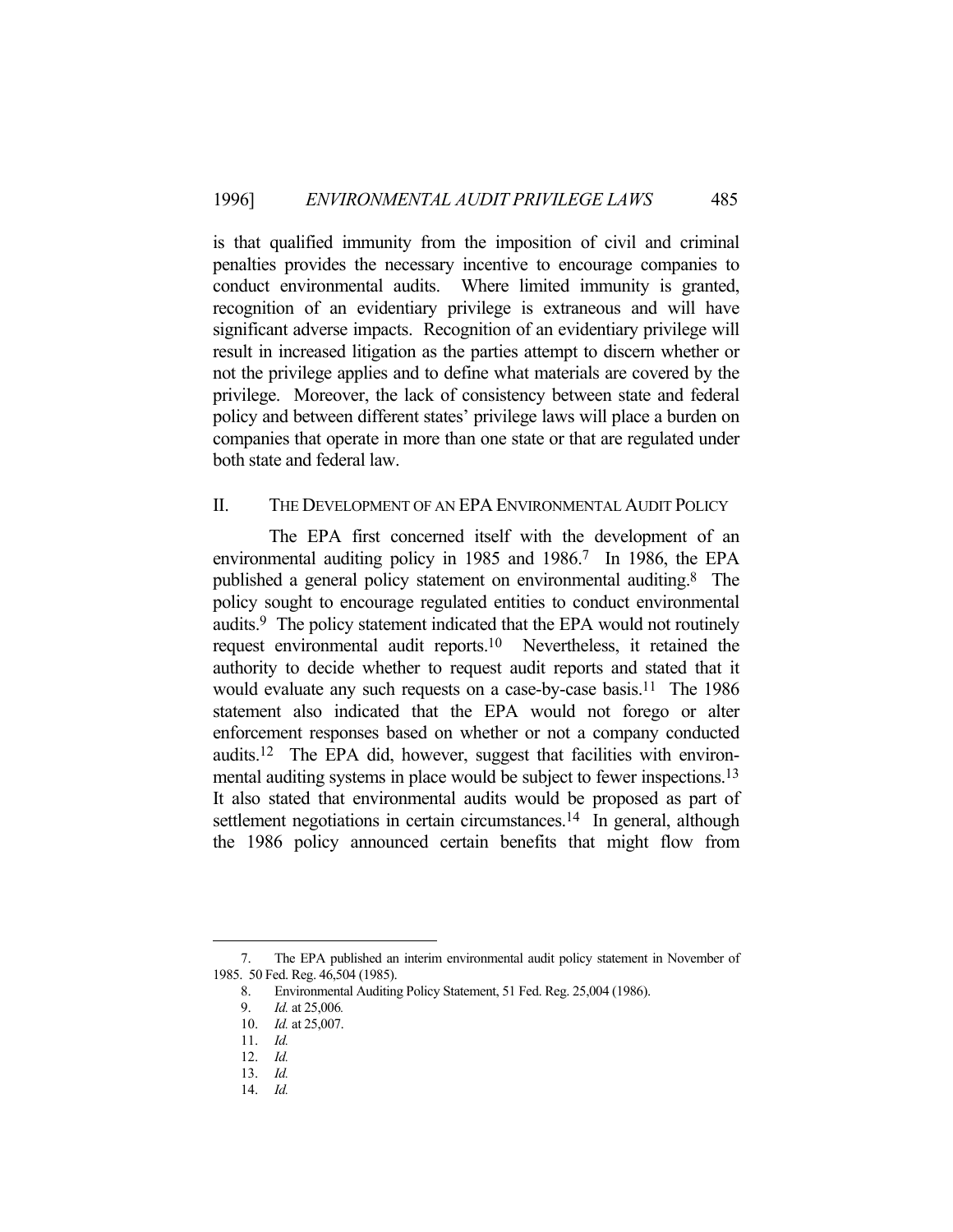conducting environmental audits, it failed to create concrete incentives to encourage regulated entities to conduct such audits.15

 The lack of incentive in the EPA's environmental audit policy was widely viewed as thwarting a substantial increase in the use of environmental audits.16 Because the EPA retained the authority to request documents created during an environmental audit, companies may have been reluctant to create additional, potentially incriminating, materials.17 Moreover, the lack of any penalty reductions for companies that conduct environmental audits failed to provide an incentive for companies to conduct such audits.18

 In response to the perceived inadequacies of the 1986 policy, the EPA instituted a project designed to reassess its audit policy.<sup>19</sup> In 1995, the EPA announced an interim audit policy that provided incentives for companies that conduct environmental audits.20 The interim policy stated that the EPA would reduce civil penalties for companies that conduct environmental audits.21 It also announced that the EPA would not refer cases to the Department of Justice (DOJ) for criminal prosecution.22

 The interim policy set out a number of conditions which companies must adhere to in order to be eligible for these incentives. A company must discover the violation as a result of an environmental audit, and must disclose the violation voluntarily.23 A company must also take steps to correct the violation and to ensure that the violation does not occur in the future.<sup>24</sup> The interim policy required the company to cooperate with federal, state, and local agencies and also provided for the elimination of gravity-based penalties if the above requirements were

 <sup>15.</sup> Terrell Hunt & Timothy Wilkins, *Environmental Audits and Enforcement Policy*, 16 HARV.ENVTL.L.REV. 365, 366 (1992).

 <sup>16.</sup> *Id.*

 <sup>17.</sup> *Id* at 367-68*.*

 <sup>18.</sup> *Id.*; Policy Statement, *supra* note 1, at 66,706.

 <sup>19.</sup> Restatement of Policies Related to Environmental Auditing, 59 Fed. Reg. 38,455 (1994) (announcing the beginning of a project to reevaluate the 1986 policy).

 <sup>20.</sup> Interim Policy Statement, *supra* note 5.

 <sup>21.</sup> *Id.* at 16,877.

 <sup>22.</sup> *Id.* at 16,877-78. DOJ has guidelines that it uses when deciding whether to prosecute environmental violations. *See* Vincent J. Marella, *The Department of Justice Prosecutive Guidelines in Environmental Cases Involving Voluntary Disclosure—A Leap Forward or a Leap of Faith?*, 29 AM. CRIM. L. REV. 1179 (1992) (discussing the factors that DOJ will take into consideration and the potential for inconsistent application of the policy).

 <sup>23.</sup> Interim Policy Statement, *supra* note 5, at 16,877.

 <sup>24.</sup> *Id.*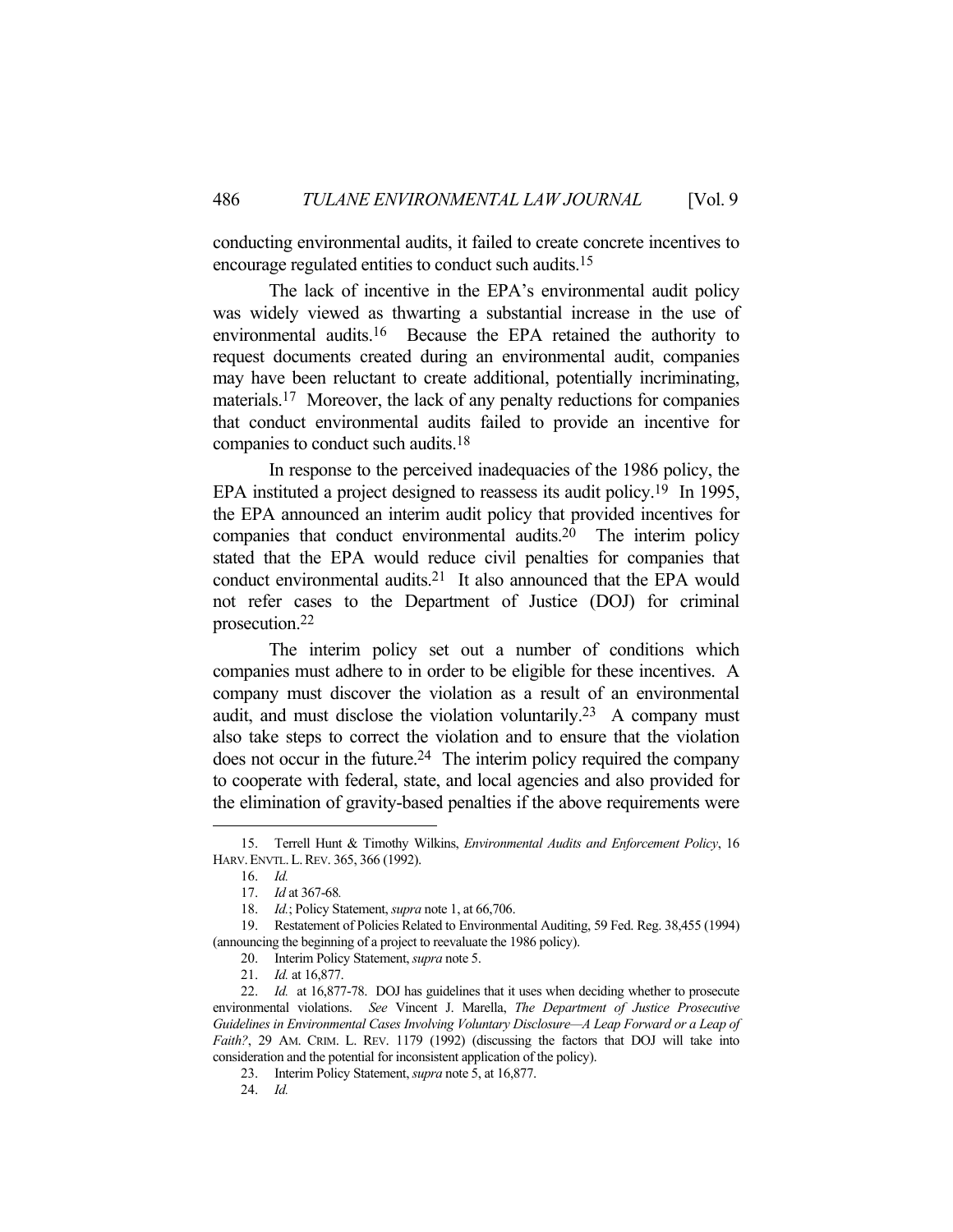met.25 It also provided for a seventy-five percent reduction in gravitybased penalties in cases where most of the above requirements were met<sup>26</sup>

 The interim policy indicated the EPA's strong opposition to statecreated privileges.27 In particular, it indicated that the EPA would evaluate the possibility of increasing federal enforcement actions in states that had enacted statutory privileges for environmental audit documents.28 The EPA's primary concern in this regard was the maintenance of uniform enforcement standards. The interim policy indicated that the EPA would notify a state if that state's environmental audit privilege law raised questions about its ability to meet federal environmental standards.29

 The final policy statement retains many of the same features identified in the interim statement. Specifically, the policy lists nine requirements for a complete elimination of gravity-based penalties: (1) the violation must have been discovered pursuant to an environmental audit or other systematic procedure for identifying compliance problems; (2) the regulated entity must have discovered the violation voluntarily and not as a result of a monitoring program otherwise required by law; (3) the regulated entity must disclose any violations within ten days; (4) the regulated entity must discover and disclose the violation prior to the commencement of an agency action or a citizen suit; (5) the regulated entity must correct the violation within sixty days (or notify the EPA in writing if the correction will take longer than sixty days) and take measures to remedy any harm; (6) the regulated entity must agree in writing to institute measures to prevent a recurrence; (7) the regulated entity must not have experienced the same violation within the last three years; (8) the violation must not have resulted in serious harm or imminent and substantial endangerment, and it must not have violated the terms of a judicial order or consent agreement; and (9) the regulated

 <sup>25.</sup> *Id.* Gravity-based penalties are those beyond the amount necessary to recover any economic benefit that a violator gained as a result of the violation.

<sup>26.</sup> *Id.* Under the interim policy, the EPA would only refer cases for criminal enforcement if the violation revealed management practices that concealed/condoned environmental violations, high-level involvement in violations (or willful failure to notice violations), or serious actual harm. *Id.* at 16,878.

 <sup>27.</sup> *Id.* The policy also objected to complete immunity and recognized the necessity of penalizing companies to the extent that they had gained an economic advantage over other companies through noncompliance. *Id.*

 <sup>28.</sup> *Id.* at 16,878.

 <sup>29.</sup> *Id.*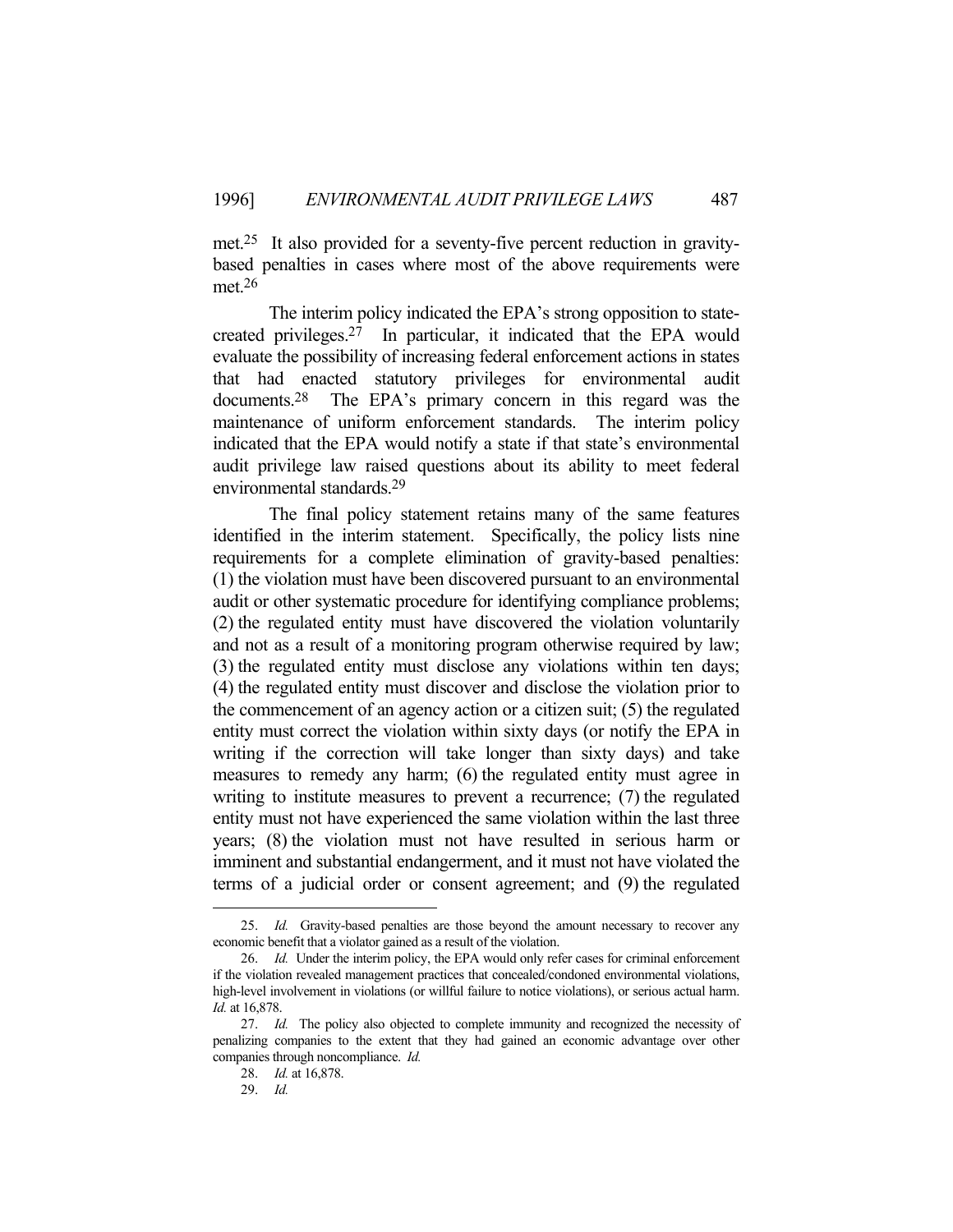entity must cooperate with the EPA by providing information and access to employees.30 If a regulated entity does not conduct environmental audits or self-evaluations, but meets all of the other requirements listed above, the EPA will reduce gravity-based penalties by seventy-five percent.31

 An additional incentive contained in the new policy is the EPA's assurance that it will not recommend criminal charges against a regulated entity if it meets the above requirements and if its management does not engage in practices or policies that encourage violations.32 The policy also states that the EPA will not request or use environmental audit reports to initiate investigations. The EPA may, however, request environmental audit documents if it has independent knowledge of the violation.33

 Although the policy states that the EPA will not, under normal circumstances, request environmental audit documents, the policy does confirm EPA's opposition to state created privileges, largely for the same reasons announced in the interim policy. The policy cites the judicially recognized principle that evidentiary privileges are not favored as a matter of public policy.<sup>34</sup> The EPA also points to a survey of large and mid-sized companies which indicates that a lack of confidentiality is not one of the primary reasons that such companies failed to conduct audits.35 The policy notes that privilege laws in many states protect not only the audit report itself, but the underlying facts and data used to create the audit report.36 Additionally, the policy states that the existence of an evidentiary privilege will result in increased litigation as the parties attempt to determine the scope of the privilege.<sup>37</sup> Finally, the policy notes that the incentives contained in the new policy obviate the need for a privilege.38 The EPA points to the aforementioned survey, which

 <sup>30.</sup> Policy Statement, *supra* note 1, at 66,711-12.

 <sup>31.</sup> *Id.* at 66,711.

 <sup>32.</sup> *Id*.

 <sup>33.</sup> *Id.*

 <sup>34.</sup> *Id.* at 66,709 (citing United States v. Nixon, 418 U.S. 683 (1974)). The Court in *Nixon*, pointed to the value to the public of having complete access to information so that courts are able to fulfill their truth-seeking function. *Id.*

 <sup>35.</sup> *Id.*

 <sup>36.</sup> *Id.* at 66,710.

 <sup>37.</sup> *Id.*

 <sup>38</sup> *Id.*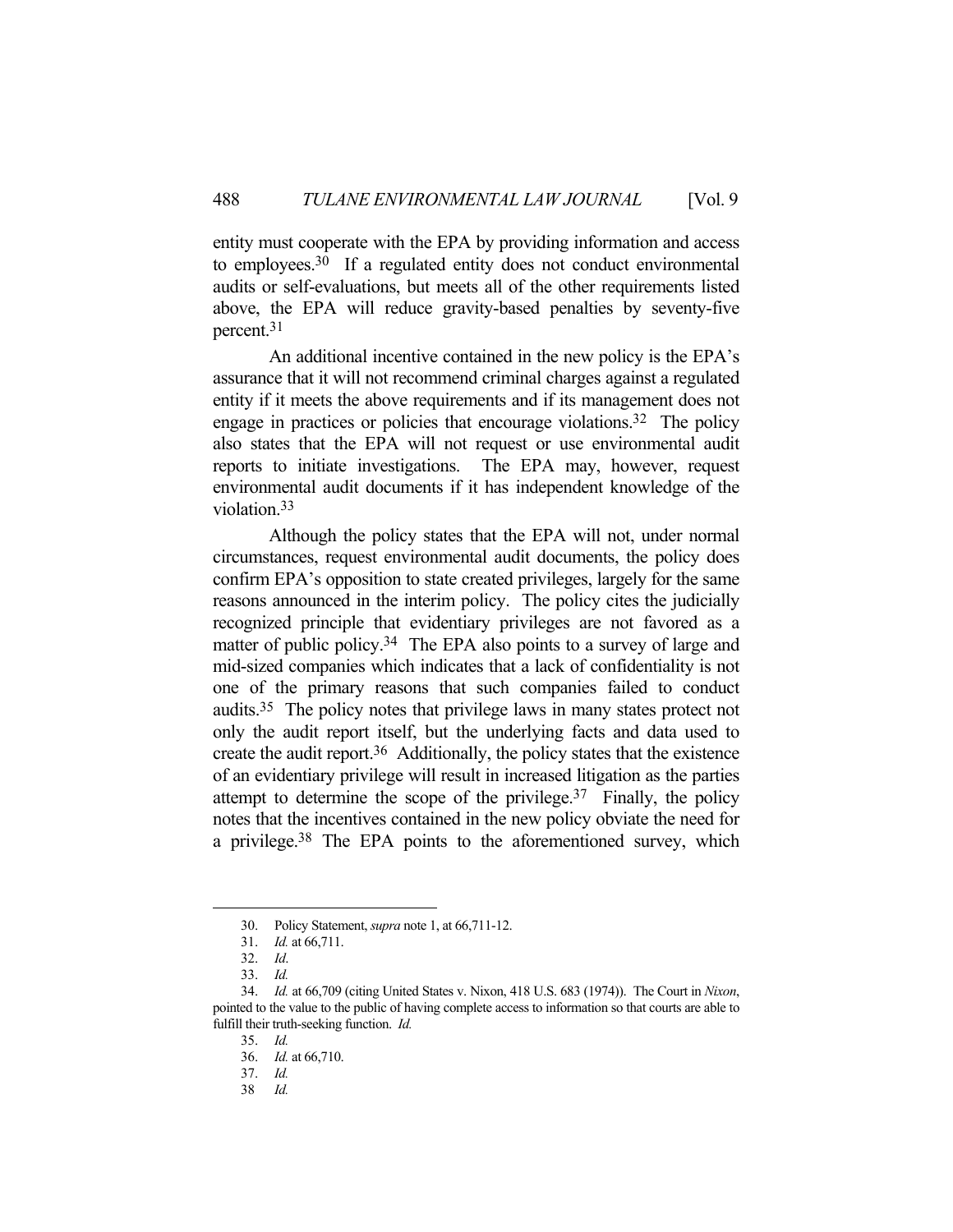indicates that companies would expand audit activities as a result of the incentives contained in the new policy.39

 Assuming that the EPA will frequently discover violations, the incentives contained in the policy are more than adequate to encourage companies to conduct environmental audits and to comply with the penalty reduction conditions outlined in the policy. Companies that anticipate possible violations are faced with two rather stark alternatives: they can wait for the EPA to discover any violations and face imposition of the full range of civil and criminal penalties, or they can conduct audits and comply with the conditions outlined in the policy. If the cost of implementing an audit system, taking into account the likelihood that EPA will discover a violation, is estimated to be less than possible penalties, then companies should prefer to comply with the terms of the new policy.40

 Recognition of a privilege for environmental audit documents fosters secrecy and increases litigation costs. Moreover, it also introduces a number of incalculable variables into the corporate decision-making processes. Most important, it is extremely difficult to calculate the extent to which a privilege will protect a company from liability.<sup>41</sup> enforcement actions, federal and state agencies and citizens may be able to discover evidence of violations independently of the audit documents. While an environmental audit privilege will most certainly increase the costs of conducting an enforcement action, it does not decrease potential liability.

 Despite the EPA's willingness to reduce penalties for companies that conduct audits and its opposition to the creation of an evidentiary privilege, a number of states have recently passed laws creating a privilege for environmental audits. The creation of such a privilege raises questions about the extent to which the privilege applies. It also raises important practical questions about the extent to which the existence of

 <sup>39.</sup> *Id*.

 <sup>40.</sup> If the possibility that an agency or citizen will discover a violation is low, companies may be inclined to bear the risk of imposition of penalties rather than comply with the policy requirements. The inclination to risk imposition of penalties is significantly lower where company officials face criminal liability (including imprisonment). Hunt & Wilkins, *supra* note 15, at 369-75 (discussing the costs and benefits of environmental auditing).

 <sup>41.</sup> *See* Policy Statement, *supra* note 1, at 66,710.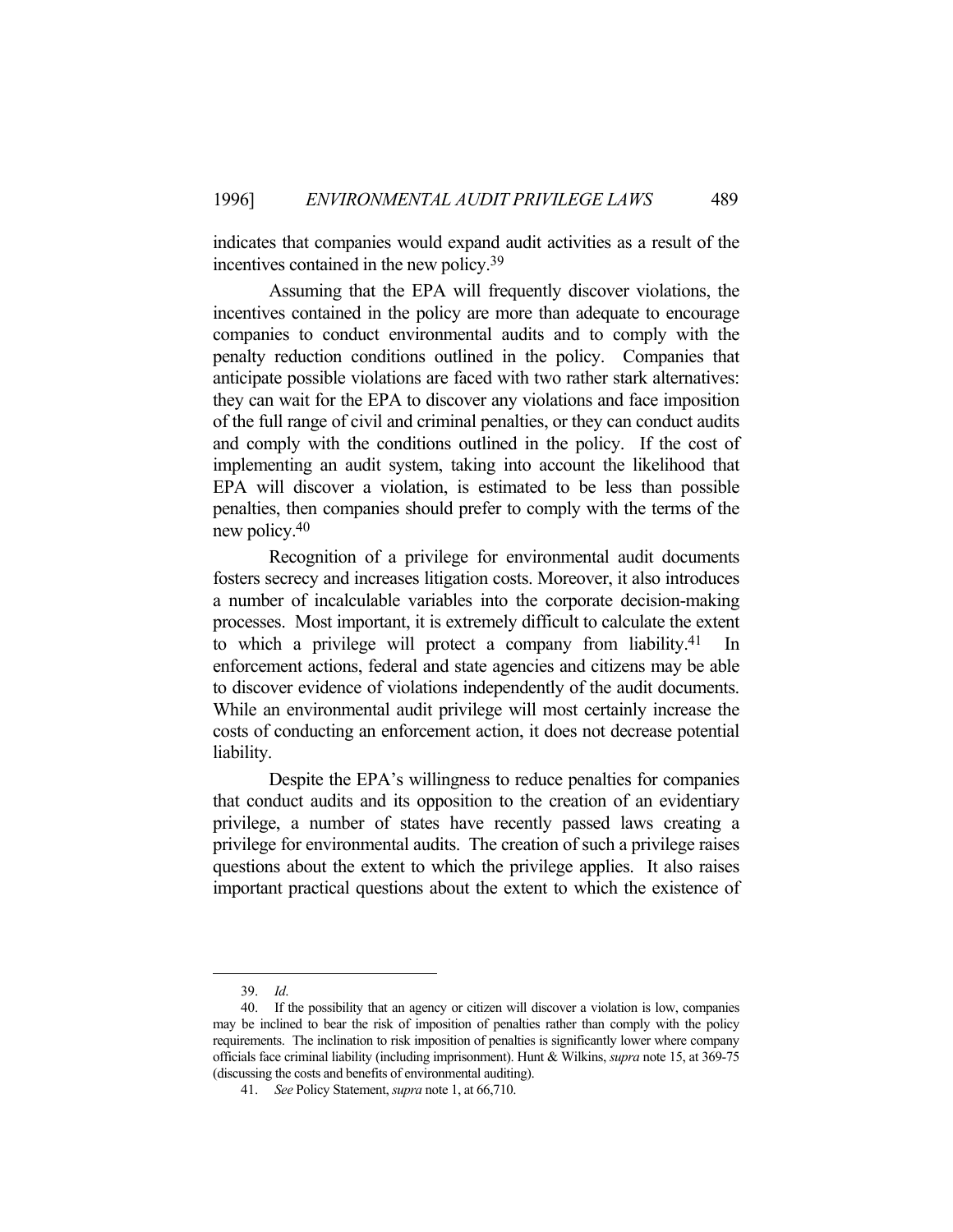an environmental audit privilege in a particular state will alter the EPA enforcement practices in that state.42

# III. JUDICIAL AND STATUTORY CREATION OF AN EVIDENTIARY PRIVILEGE FOR ENVIRONMENTAL AUDIT DOCUMENTS

 The documents created as a result of environmental audits may be protected under more than one theory of privilege. A common method of avoiding discovery of environmental audit documents is to construct an environmental self-evaluation system so that the resulting documentation is covered by the attorney-client privilege.43 Another potential means of protecting environmental audit documents from discovery is by claiming that such documents fall under a self-critical analysis privilege.44

# *A. Judicial Recognition of Privilege and its Application to Environmental Audits*

 The attorney-client privilege is one possible mechanism for protecting environmental audit documents from discovery. In order to claim an attorney-client privilege, a party must show: (1) that the party is, or sought to become, a client; (2) that a communication was made to an attorney or an attorney's subordinate and that the attorney was acting as a lawyer at the time the communication was made; (3) that the communication was made by a client outside of the presence of strangers for the purpose of receiving a legal opinion, advice, or assistance; and (4) that the privilege has been claimed and not waived.45 These requirements indicate that in order to claim an attorney-client privilege for environmental audit documents, an attorney (retained or employed by the company) must supervise or direct the audit.46 The audit must also be

 <sup>42.</sup> The interim policy statement indicated that the EPA might increase its activities in states where the privilege might interfere with effective enforcement of environmental laws. Interim Policy Statement, *supra* note 5, at 16,878. The final policy statement does not clearly indicate what action, if any, the EPA will take in states with environmental audit privileges. *See* Policy Statement, *supra* note 1.

 <sup>43.</sup> Hunt & Wilkins, *supra* note 15, at 376-82, (discussing generally the application of the attorney-client privilege to environmental audit materials).

 <sup>44.</sup> *See* Peter A. Gish, *The Self-Critical Analysis Privilege and Environmental Audit Reports*, 25 ENVTL. L. 73 (1995). This brief overview of possible theories of privilege for environmental audits is concerned only with privileges recognized by federal courts.

 <sup>45.</sup> United States v. United Shoe Mach. Corp., 89 F. Supp. 357, 358-59 (D. Mass. 1950). *United Shoe Machinery* contains the principle statement of the requirements for application of the attorney-client privilege. Hunt & Wilkins, *supra* note 15, at 377 n.42.

 <sup>46.</sup> Hunt & Wilkins, *supra* note 15, at 377.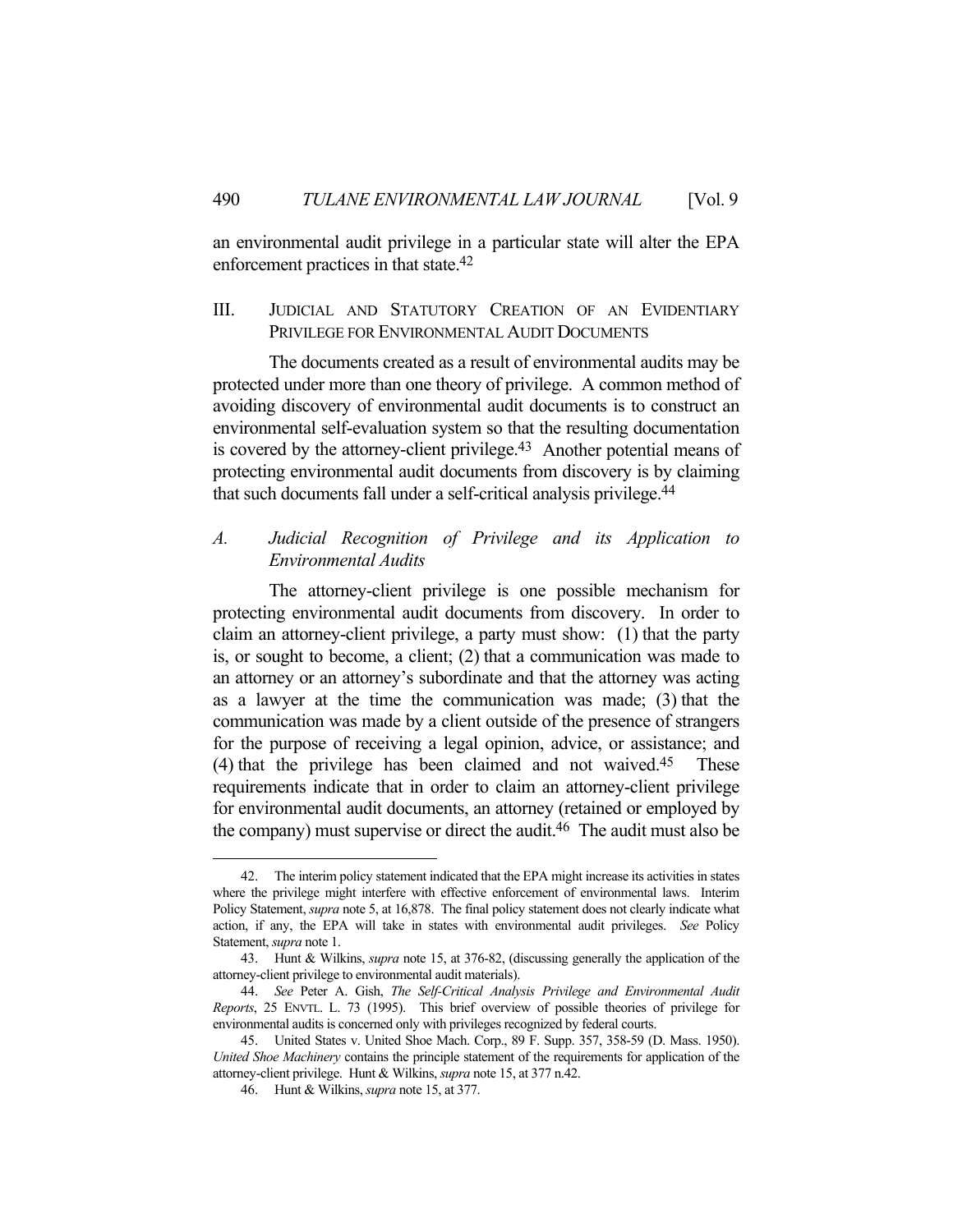conducted so that the attorney will use it to provide legal advice.47 The primary purpose of the audit must be to allow the attorney to advise the corporation on legal or regulatory matters. The audit results cannot be communicated to an attorney with the sole intent to conceal incriminating evidence.48 Finally, the company must not have waived its privilege by, for instance, revealing the information contained in an audit to third parties.49

 Although the attorney-client privilege is frequently invoked with respect to environmental audit documents, its application is limited. The attorney-client privilege will only protect the contents of the communications, not the underlying facts.<sup>50</sup> Moreover, the privilege will only apply where the information contained in the audit is presented to the attorney so that the attorney may give legal advice.<sup>51</sup> Thus, information that is not central to the attorney's legal advice is arguably excluded. It is also difficult to discern when, and to what extent, the privilege will apply.52

 Federal courts have, in certain circumstances, recognized a critical self-analysis privilege. The most widespread recognition of such a privilege protects the self-evaluative discussions of doctors and hospital staff intended to improve the provision of medical care.<sup>53</sup> Courts have, however, applied the self-critical analysis privilege only in very limited circumstances. The privilege may apply if the party seeking to invoke the privilege can show that: (1) it gathered the information in the context of a self-critical evaluation; (2) there is a strong public interest in ensuring that such information is freely exchanged; and (3) the exchange of such information would be curtailed if it was not privileged.54 An important limitation of the self-critical analysis privilege is its inapplicability in

 <sup>47.</sup> *Id.*

 <sup>48.</sup> *Id.* at 379-80.

 <sup>49.</sup> *Id.* at 380

 <sup>50.</sup> *Id.* at 378

 <sup>51.</sup> *Id.* at 379.

 <sup>52.</sup> *Id.* at 382.

 <sup>53.</sup> *In re* Grand Jury Proceedings, 861 F. Supp. 386, 387 (D. Md. 1994); *see also* Bredice v. Doctors Hosp. Inc., 50 F.R.D. 249 (D.D.C. 1970), *aff'd*, 479 F.2d 920 (D.C. Cir. 1973).

 <sup>54.</sup> *In re* Grand Jury Proceedings, 861 F. Supp. at 388 (quoting Dowling v. Am. Hawaii Cruises, Inc., 971 F.2d 423, 425-26 (9th Cir. 1992)).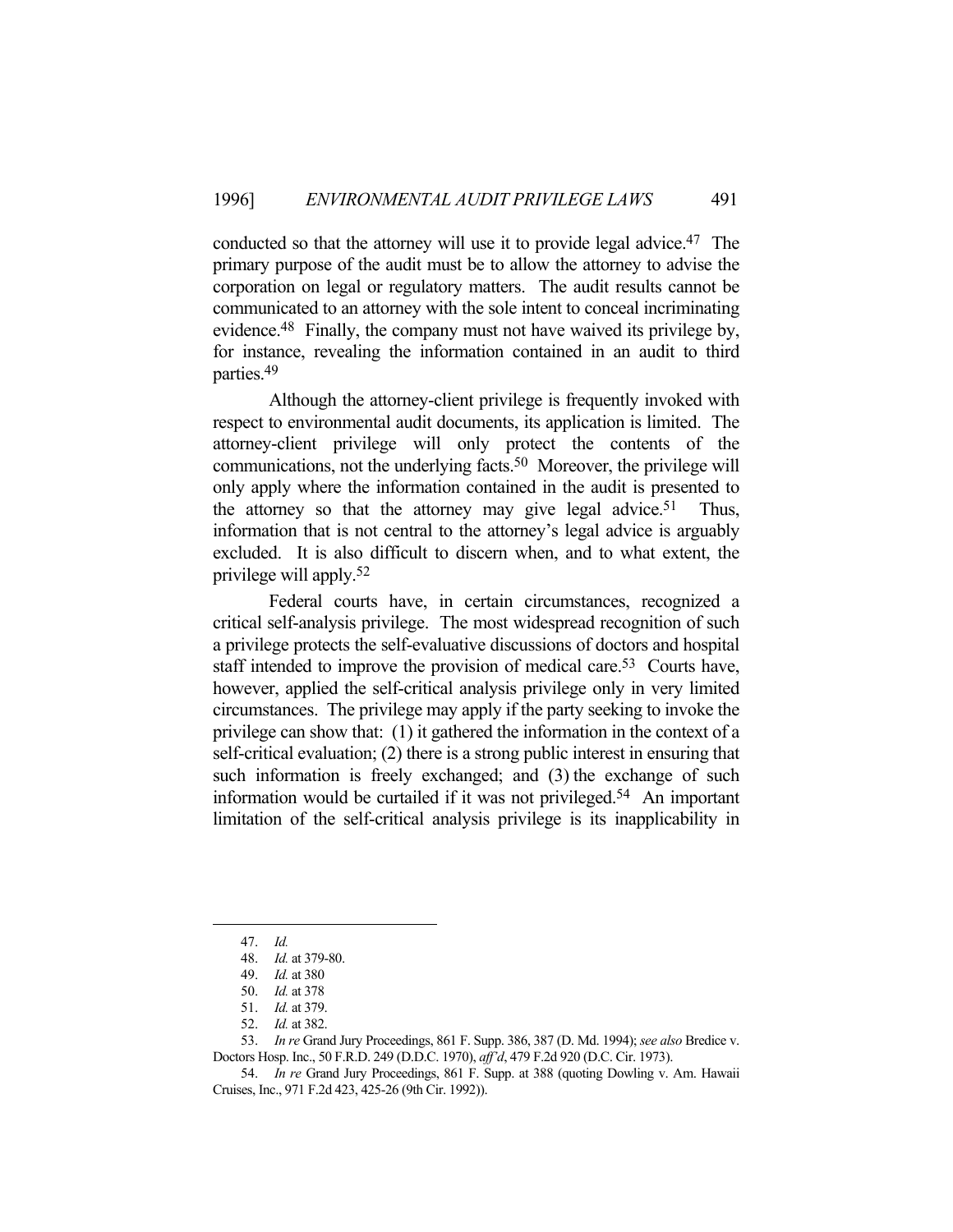cases where the government is seeking to discover documents that might otherwise be protected.55

 In *Reichhold Chemicals, Inc. v. Textron, Inc.*, 56 the District Court for the Northern District of Florida applied the self-critical analysis privilege to protect environmental audit documents. The court found that environmental audits that evaluate past conduct and violations meet the criteria for application of the privilege.<sup>57</sup> It noted the strong public interest in promoting the voluntary identification and correction of pollution problems.58 The court found that this interest outweighed the interest of the opposing party in obtaining the reports.59 *Reichhold Chemicals* represents the only case in which environmental selfevaluation documents were held to be privileged under a self-critical analysis privilege. The *Reichhold* court did not hold that the privilege would apply to environmental audit documents containing information concerning a current violation.60 It appears that federal courts will not readily extend the self-critical analysis privilege to environmental audit documents.61 Thus, the self-critical analysis privilege is of limited usefulness to corporations seeking to keep environmental self-evaluation materials confidential.

## *B. Statutory Privileges under State Law*

 In response to the limited nature of judicially recognized privileges for environmental audit documents, business interests have made serious efforts at both the state and federal level to enact legislation creating both privileges for environmental audits and immunity for companies that conduct such audits.<sup>62</sup> In the 1994 and 1995 terms, many

 <sup>55.</sup> *Id.* (finding the self-critical analysis privilege inapplicable where the Food and Drug Administration sought discovery, even though the materials might have been discoverable by a private litigant).

 <sup>56. 157</sup> F.R.D. 522 (N.D. Fla. 1994).

 <sup>57.</sup> *Id.* at 526.

 <sup>58.</sup> *Id*.

 <sup>59.</sup> *Id.* The court relied heavily on the retrospective nature of the documents, noting that they were not sufficiently relevant to the current action.

 <sup>60.</sup> *Id.*

 <sup>61.</sup> Gish, *supra* note 43, at 91.

 <sup>62.</sup> *See* H.R. 1047, 104th Cong., 1st Sess. (1995); S. 582, 104th Cong., 1st Sess. (1995). The House bill provides for an environmental audit privilege, barring discovery unless it is expressly waived. Audit materials may also be discovered after an *in camera* judicial review if: (1) the party failed to initiate efforts to achieve compliance, (2) there are compelling circumstances justifying discovery, or (3) the audit was prepared for a fraudulent purpose or to avoid disclosure.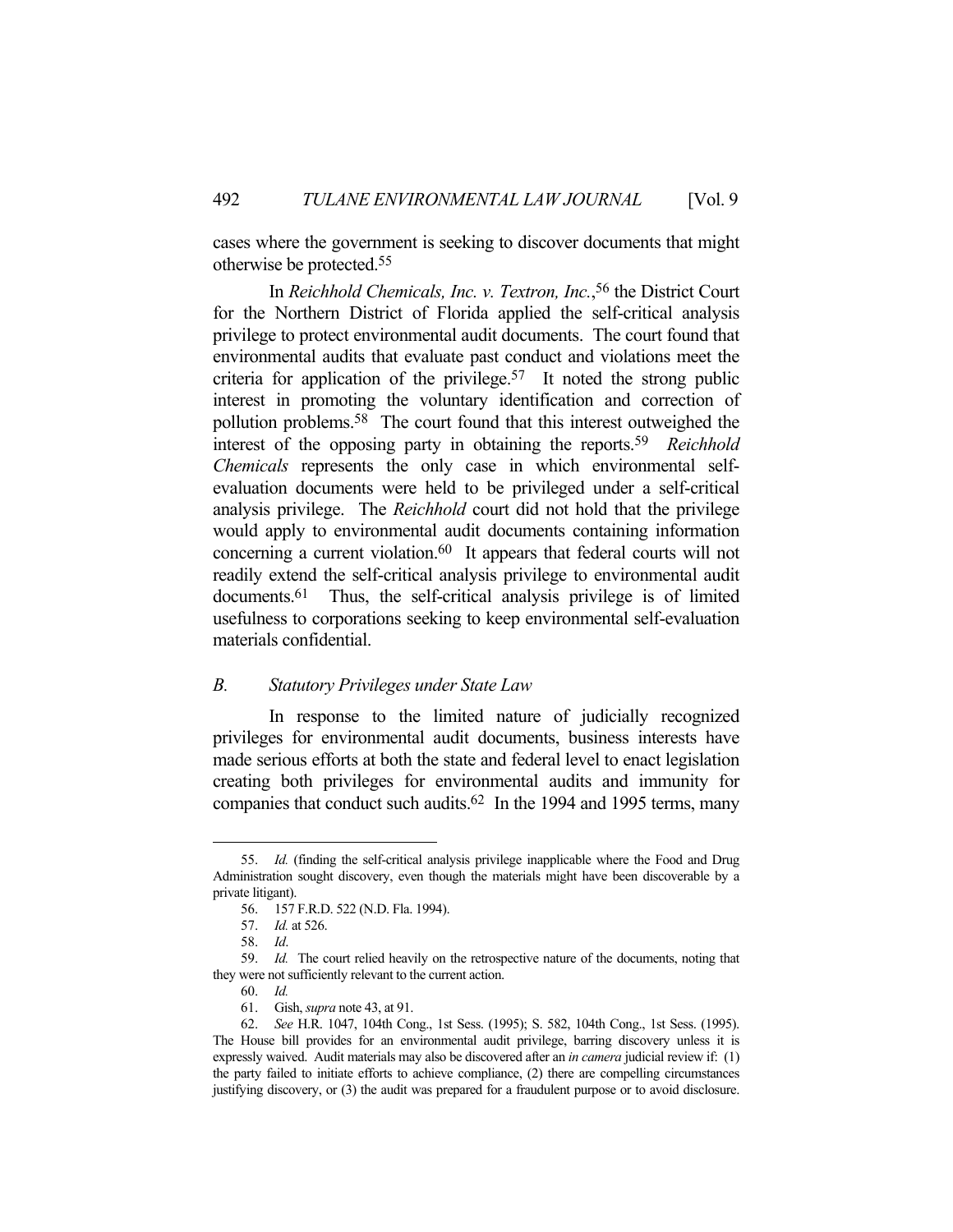state legislatures considered environmental audit privilege bills. Currently, fourteen states have environmental audit privilege and/or immunity statutes.<sup>63</sup> The extent to which state laws protect companies from disclosure or from civil and criminal penalties varies from state to state. Generally, state statutes can be divided into two categories: (1) those providing a qualified privilege and immunity; and (2) the larger category, those providing a qualified privilege but no immunity.

## 1. Laws Providing a Limited Evidentiary Privilege

 The largest number of state privilege laws provide a qualified privilege for environmental audit reports and documents related to the preparation of environmental audit reports.<sup>64</sup> Each of these laws contains a number of common elements. They uniformly provide a privilege for environmental audit documents.<sup>65</sup> A number of exceptions are then listed. All of the state privilege statutes provide that the privilege will not apply where it is expressly waived by the entity for whom the audit was conducted.66 If a party challenges the applicability of the privilege, the statutes uniformly provide for an *in camera* review process.<sup>67</sup> After the

The bill would not apply to disclosures already required by law. The bill also provides for immunity if the violation is disclosed and certain other requirements are met. The Senate bill is substantially the same. *See also* 140 CONG. REC. S10,942 (daily ed. Aug. 8, 1994) (statement of Sen. Hatfield) (discussing a previously introduced environmental audit privilege bill).

 <sup>63.</sup> *State Privilege Legislation Multiplies in 1995; Predictions Differ About 1996, supra* note 4. These states are: Arkansas, Colorado, Idaho, Illinois, Indiana, Kansas, Kentucky, Minnesota, Mississippi, Oregon, Texas, Utah, Virginia, and Wyoming. *Id*; *See* ARK. CODE ANN. §§ 8-1-301 - 8-1-312 (Michie 1995); COLO. REV. STAT. § 13-25-126.5 (1995); 1995 Idaho Sess. Laws 359; ILL.REV. STAT. ch. 415, para. 5/52.2 (1995); IND.CODE ANN. §§ 13-10-3-1 - 13-10-3-12 (Burns 1995); 1995 Kan. Sess. Laws 204; KY. REV. STAT. ANN. § 224.01-040 (Michie/Bobbs-Merrill 1995); 1995 Minn. Laws 168; MISS. CODE ANN. § 49-2-71 (1995); OR. REV. STAT. § 468.963 (1995); 1995 Tex. Gen. Laws 219; UTAH CODE ANN. §§ 19-7-103 - 19-7-107 (1995); VA. CODE ANN. § 10.1-1198 (1995); WYO. STAT. §§ 35-11-1105 - 35-11-1106 (1995). At the time of this writing, a number of other state legislatures are considering such bills. The New Jersey Senate, for instance, recently passed a privilege bill. Valerie L. Brown & D. Todd Sidor, *Pending Legislation*,N.J.LAWYER, Jan. 1, 1996, at 4.

 <sup>64.</sup> States having laws that provide a qualified privilege are Arkansas, Colorado, Illinois, Kentucky, Indiana, Mississippi, Oregon, and Utah. ARK. CODE ANN. §§ 8-1-301 - 8-1-312 (Michie 1995); COLO. REV. STAT. § 13-25-126.5 (1995); ILL. REV. STAT. ch. 415, para. 5/52.2 (1995); IND. CODE ANN. §§ 13-10-3-1 - 13-10-3-12 (Burns 1995); 1995 Kan. Sess. Laws 204; KY. REV. STAT. ANN. § 224.01-040 (Michie/Bobbs-Merrill 1995); MISS. CODE ANN. § 49-2-71 (1995); OR. REV. STAT. § 468.963 (1995); UTAH CODE ANN. §§ 19-7-103 - 19-7-107 (1995); VA. CODE ANN. § 10.1- 1198 (1995).

 <sup>65.</sup> *Id.*

 <sup>66.</sup> *Id.*

 <sup>67.</sup> *Id.*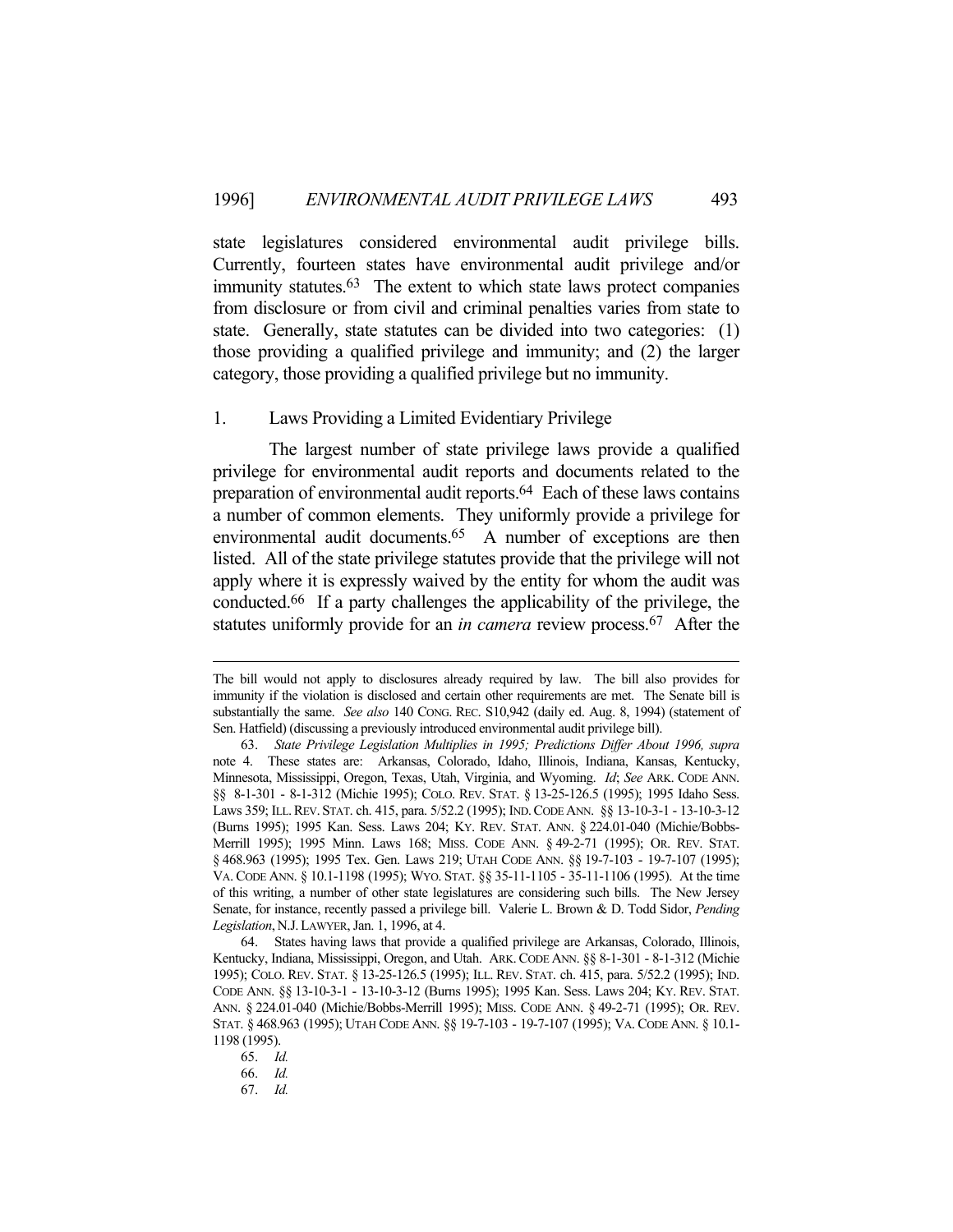court has conducted an *in camera* review, the privilege will not apply in cases where the court determines that the privilege is being asserted for a fraudulent purpose or where the court determines that the materials are not covered by the privilege.<sup>68</sup> In most states, the court may determine that the materials are not privileged if there is evidence that the regulated entity is not in compliance with environmental laws and evidence that the regulated entity has not taken the appropriate steps to remedy the lack of compliance.69 This provision is aimed at forbidding companies from using the audit privilege to hide substandard or nonexistent corrective measures.70

 The state laws vary in their description of the types of activities that a company must engage in to remedy any noncompliance in order for the privilege to apply. Illinois' statute, for instance, does not allow the regulated entity to claim a privilege where "[t]he material shows evidence of noncompliance with State, federal or local environmental laws, regulations, ordinances, permits, or orders, and the owner or operator failed to undertake appropriate corrective action or eliminate any reported violation within a reasonable time."71 The Illinois law allocates the burden of proving that materials are privileged to the party asserting the privilege, but a party that wishes to challenge the application of the exception noted above must prove that the exception does not apply.<sup>72</sup> If the state attorney or the attorney general requests disclosure of the audit, the regulated entity must provide the date of the audit, the name of the party that conducted the audit, and the location of the facility.<sup>73</sup> It must also identify which portions of the audit it is claiming are privileged.74 The regulated entity must file a petition requesting *in camera* review of the materials within thirty days or the privilege is waived.75

 Utah's privilege law uses a slightly different approach. The Utah statute provides for substantially the same procedural mechanisms as the Illinois statute; however, the provisions regarding exceptions for noncompliance and lack of corrective action are more expansive:

 <sup>68.</sup> *Id.*

 <sup>69.</sup> *Id.*

 <sup>70.</sup> *Id.*

 <sup>71.</sup> ILL.REV. STAT. ch. 415, para. 5/52.2(d)(2)(C) (1995).

 <sup>72.</sup> *Id.* at para. 5/52.2(d)(3).

 <sup>73.</sup> *Id.* at para. 5/52.2(d)(4)(A)-(C).

 <sup>74.</sup> *Id.* at para. 5/52.2(d)(4)(D).

 <sup>75.</sup> *Id.* at para. 5/52.2(e).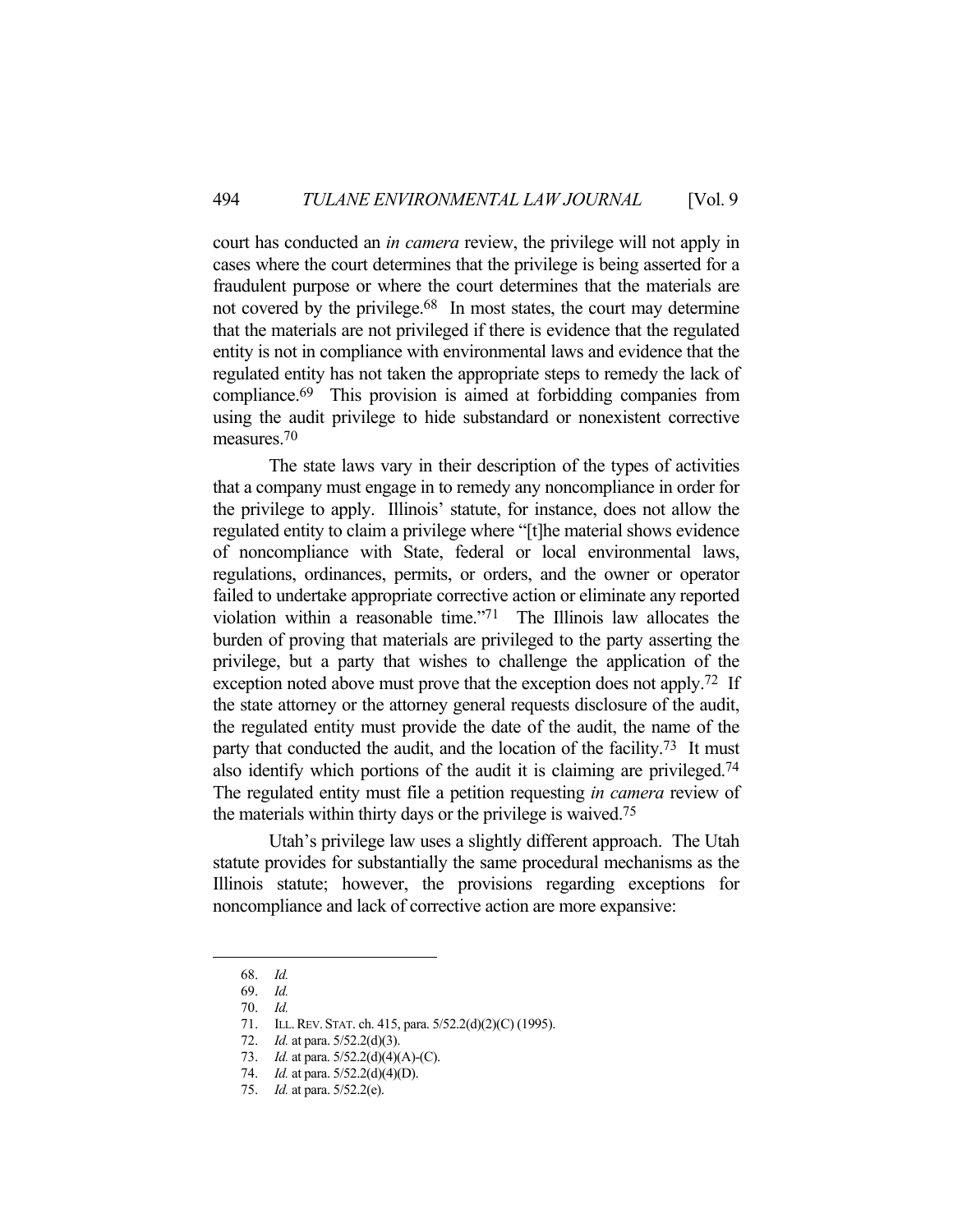No privilege exists under this rule: ... If the environmental audit report was prepared to avoid disclosure of information in a compliance investigation or proceeding that was already underway and known to the person asserting the privilege. . . . If the information contained in the environmental audit report must be disclosed to avoid a clear and impending danger to public health or the environment outside of the facility property. . . . If the environmental audit report conclusively shows ... [noncompliance] with an environmental law and . . . the person did not initiate appropriate efforts to achieve compliance within a reasonable amount of time. . . . [If there is more than one violation, or compliance will be costly] the person may demonstrate that appropriate efforts to achieve compliance were or are being taken by instituting a comprehensive program that establishes a phased schedule of actions to be taken to bring the person into compliance within a reasonable amount of time.76

In cases where the privilege is challenged on grounds of failure to comply with environmental laws, the Utah statute allows a regulated entity to claim the privilege not only where it has initiated efforts to comply within a reasonable time but also where it institutes a comprehensive compliance and/or cleanup program.77

 The ambiguity of the exception set out above points to the likelihood that adverse parties will expend a great deal of effort showing that the privilege does or does not apply. Both the Illinois and Utah laws require a company to engage in compliance efforts within a "reasonable time."78 Because the statutes do not define "reasonable time" or

 <sup>76.</sup> UTAH CODE ANN. § 19-7-104(4)(d)(3)-(5) (1995). The statute does not privilege materials that the government requires the company to provide under existing law. It also does not privilege materials obtained from an independent source. These provisions are typical in state privilege statutes.

 <sup>77.</sup> *Id.* at § 19-7-104(4)(d)(5). The statute is not precisely clear as to whether the comprehensive compliance program may be instituted after the privilege is challenged or whether it must be instituted before the challenge is brought. It can be read, however, to allow a regulated entity to wait until a challenge to the privilege is actually brought before beginning the compliance program.

 <sup>78.</sup> *Id.*;ILL.REV. STAT. ch. 415, para. 5/52.2 (d)(2)(C) (1995).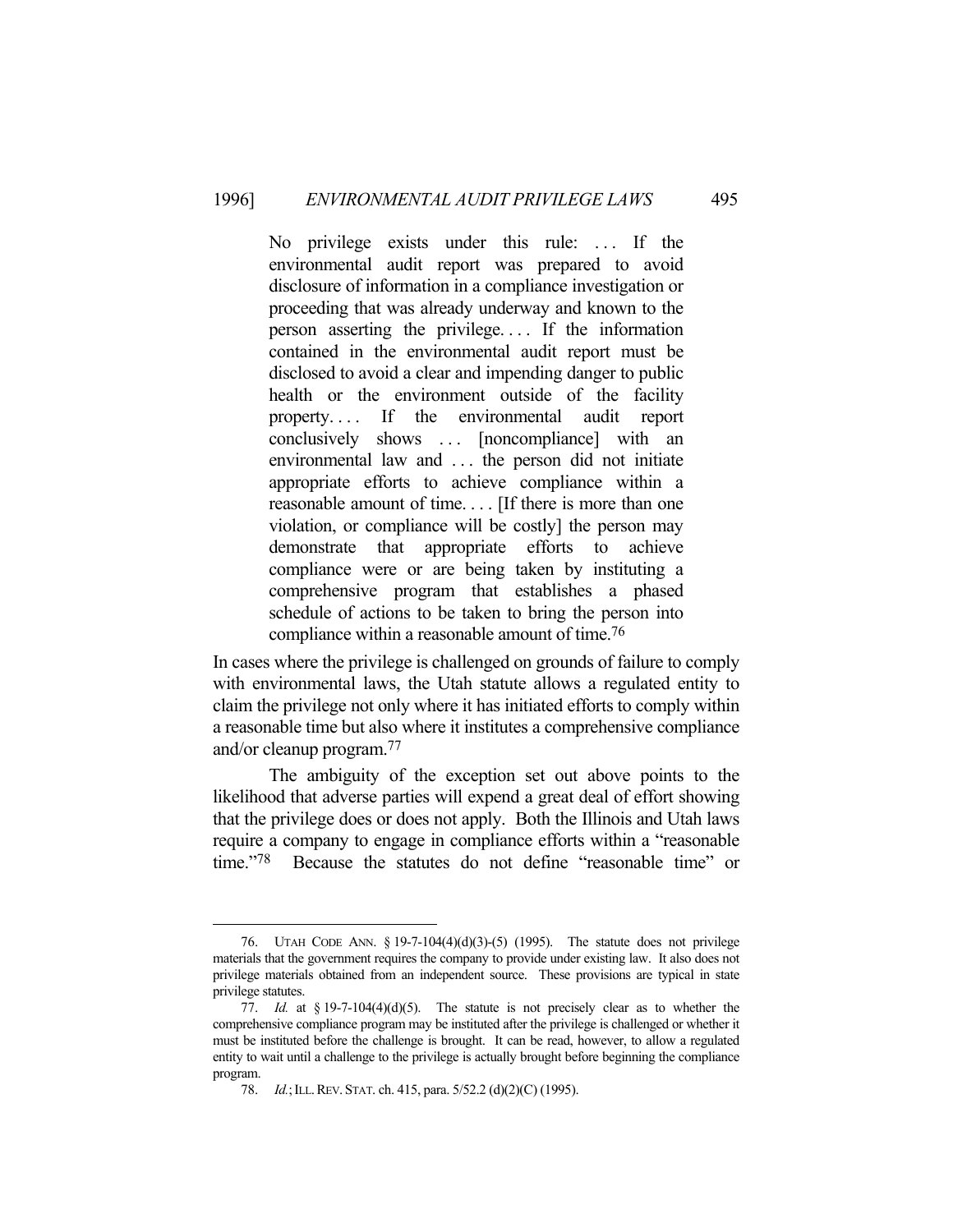"reasonable diligence,"79 the judiciary will be responsible for deciding what constitutes a "reasonable time" on a case-by-case basis. Thus, a regulated entity cannot be entirely certain that the privilege will apply. Moreover, should an agency challenge the applicability of the privilege, both the regulated entity and the company will expend time and money arguing the issue, thereby reducing the amount of time and money available for addressing the violation.80

 An additional problem with state-created privilege laws is the lack of uniformity among state laws. Businesses operating in more than one state cannot be certain that audit programs instituted throughout the company will be equally protected, even if all the states in which a company operates have enacted privilege statutes.81 Creation of a federal law recognizing a privilege would address this concern. It would not, however, reduce the time and expense of demonstrating that the privilege does or does not apply.82

 Another potentially time consuming aspect of state privilege laws is their scope. The types of documents protected by the privilege vary from state to state. Some states, Colorado, for example, cast a wide net: "'Environmental audit report' means any document, including any report, finding, communication, or opinion or any draft of a report, finding, communication, or opinion, related to and prepared as a result of a voluntary self-evaluation that is done in good faith."83 Other states place more stringent limits on the content of environmental audit documents by indicating that documents must be prepared during the audit for the primary purpose of conducting the audit.84 The definitions of "privileged material" invariably contain ambiguities. For instance, memoranda prepared by a business to assess whether or not to conduct an environmental audit may or may not be privileged, depending upon the language of the particular state law and/or the decision of a particular

 <sup>79.</sup> *See, e.g.*, OR. REV. STAT. § 468.963(3)(b)(2) (1995). A few state privilege laws provide some concrete guidance to the types of compliance measures that must be instituted in order for the privilege to apply. Indiana, for instance, provides that if the noncompliance is a failure to get a permit, an "appropriate effort" at achieving compliance is filing an application for the permit within 90 days from the time the noncompliance became known. IND.CODE ANN. §§ 13-10-3-4(b) (1995).

 <sup>80.</sup> *See Companies Conducting Audits Despite Lack of Privilege Laws, Lawyer Says*, BNA ST.ENV'T DAILY, Apr. 28, 1995, *available in* LEXIS, Nexis Library, CURNWS File.

 <sup>81.</sup> *Patchwork of State Privilege Laws Illuminates Need for Federal Policy*, BNA ST. ENV'T DAILY, June 23, 1995, *available in* LEXIS, Nexis Library, CURNWS File.

 <sup>82.</sup> *Id.*

 <sup>83.</sup> COLO.REV. STAT. § 13-25-126.5(2)(b) (1995).

 <sup>84.</sup> *See, e.g.*,OR.REV. STAT. § 468.963(6)(b) (1995).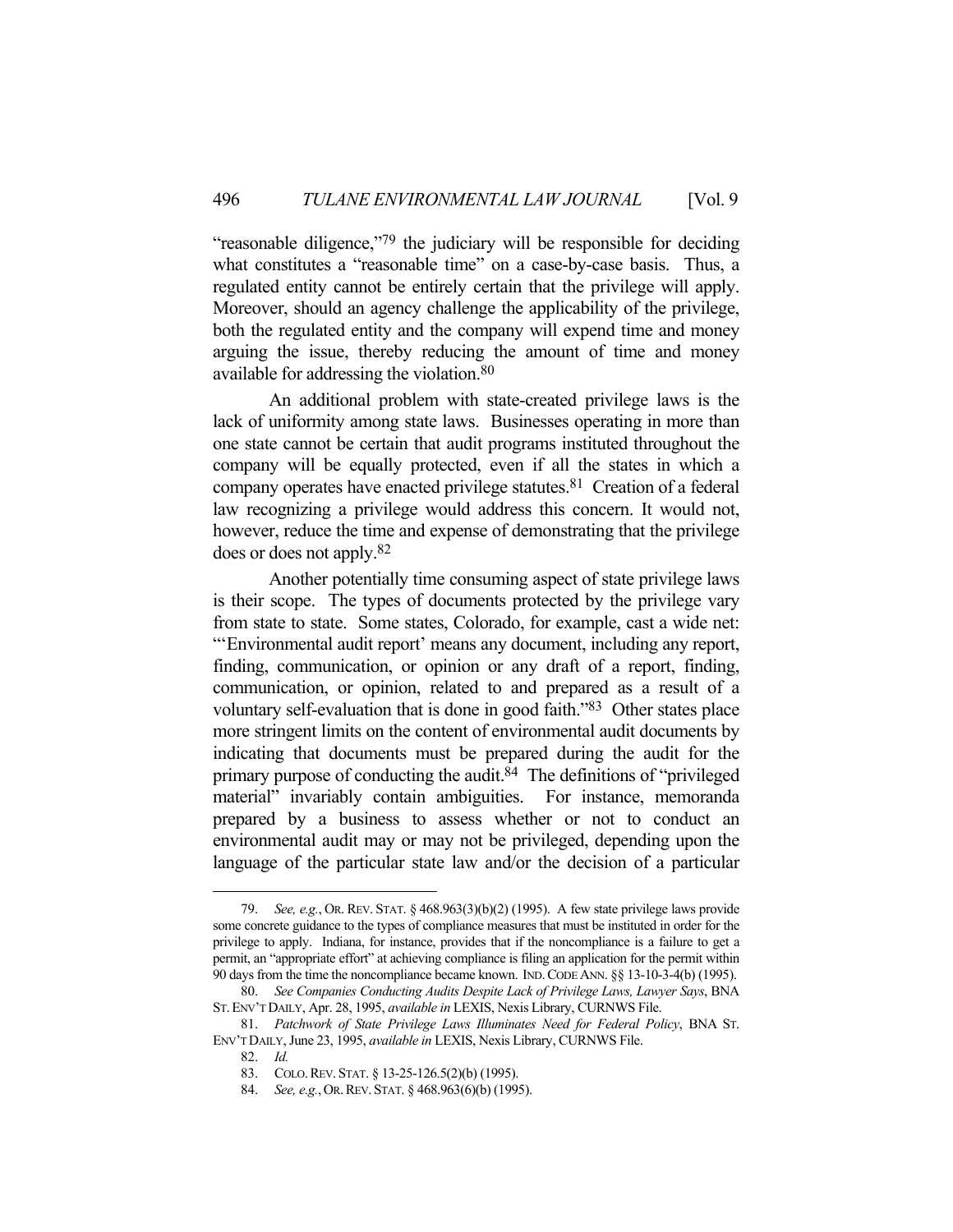judge after an *in camera* review.85 Ambiguity in the definition of the materials that may be subject to a privilege illustrates the uncertainty of the application of the privilege to a particular document. In many cases, a regulated entity will not be able to determine whether a given document is privileged.86

#### 2. Laws Providing Both a Qualified Privilege and Immunity

 In addition to a qualified privilege, several states provide immunity from civil and criminal prosecution in cases where the company elects to disclose violations.87 These laws place several conditions on application of the privilege. Texas' statute is typical: "a person who makes a voluntary disclosure of a violation of an environmental or health and safety law is immune from any administrative, civil, or criminal penalty for the violation disclosed."88

 In order for a disclosure to be "voluntary," companies typically must: (1) disclose the violation promptly after it is discovered; (2) disclose the violation in writing; (3) disclose the violation prior to the initiation of an investigation by an agency; (4) discover the violation pursuant to an environmental or health and safety audit; (5) initiate appropriate efforts to achieve compliance; and (6) cooperate with agency officials.89 Additionally, the violation cannot have caused substantial harm to off site persons or property and cannot have been reported pursuant to an enforcement order or decree.<sup>90</sup> Immunity is not provided where the regulated entity intentionally or knowingly committed the violation or if the violation was committed recklessly and substantial offsite harm resulted.91

 Minnesota's immunity law differs from other states' immunity laws. The Minnesota law establishes a pilot program for voluntary

 <sup>85.</sup> After an *in camera* review, a judge may determine that materials are not covered by the privilege. *See, e.g.*, ARK.CODE ANN. § 8-1-307 (Michie 1995).

 <sup>86.</sup> *Patchwork of State Privilege Laws Illuminates Need for Federal Policy*, *supra* note 78 (suggesting that companies should structure audits to fall well within the privilege).

 <sup>87.</sup> These states are: Idaho, 1995 Idaho Sess. Laws. 359; Kansas, 1995 Kan. Sess. Laws 204; Minnesota, 1995 Minn. Laws 168; Texas, 1995 Tex. Gen. Laws 219; Virginia, VA. CODE ANN. § 10.1-1198 (1995); and Wyoming, WYO. STAT. §§ 35-11-1105 - 35-11-1106 (1995).

 <sup>88. 1995</sup> Tex. Gen. Laws 219(10)(a).

 <sup>89.</sup> *Id.* at 219 (10)(b).

 <sup>90.</sup> *Id.* at 219 (10)(b)-(c).

 <sup>91.</sup> *Id.* at 219 (10)(d).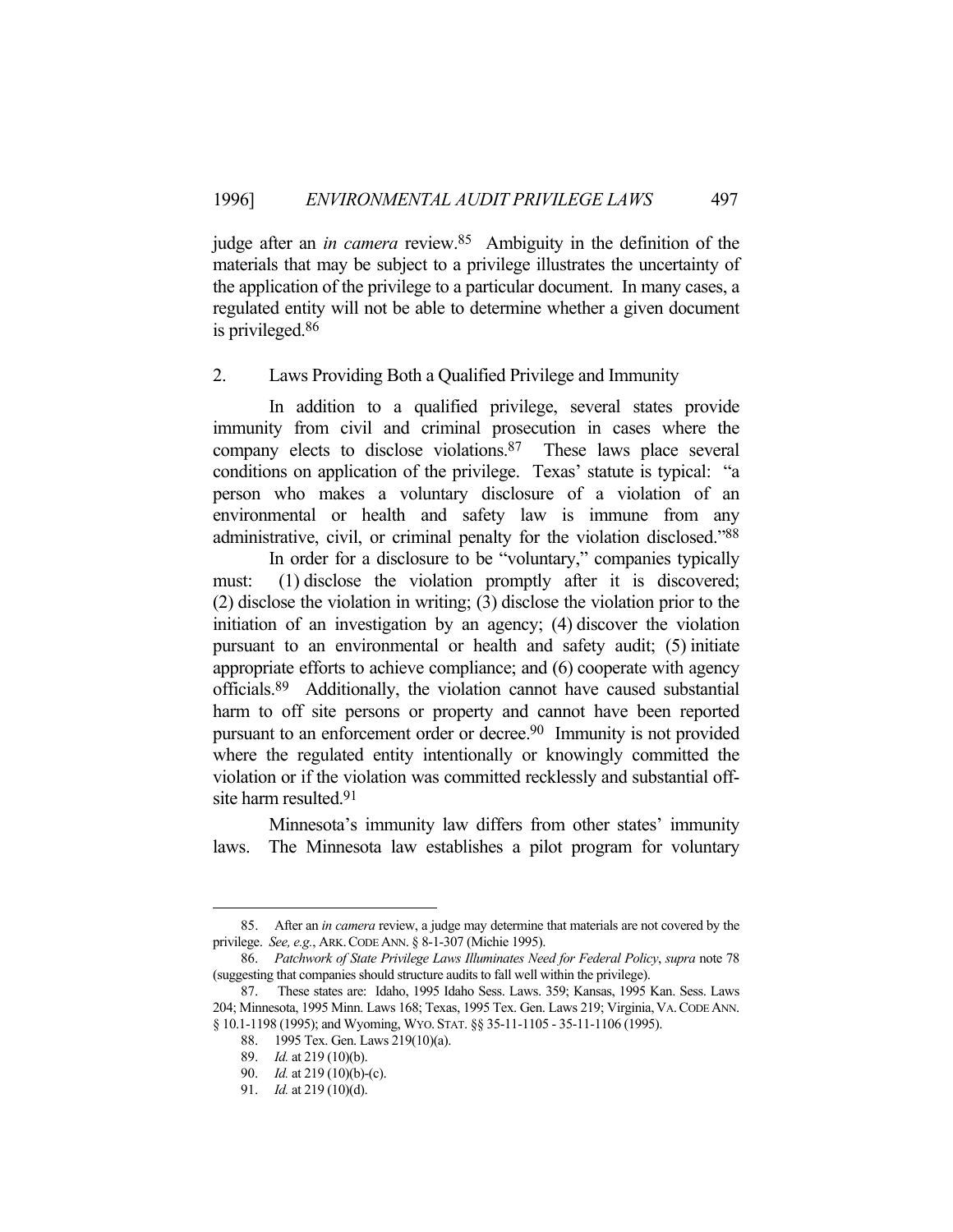compliance.92 In order to participate, a regulated entity must not have been the subject of an enforcement action resulting in a penalty for at least one year prior to registration in the pilot program.<sup>93</sup> Program participants are required to conduct an environmental audit and prepare a pollution prevention plan.94 Regulated entities must then submit a report to the Minnesota Pollution Control Agency within forty-five days from the time the environmental audit was completed.95 The report must disclose all violations at the facility and the steps that will be taken by the facility to remedy the violations.<sup>96</sup> If the regulated entity will take more than ninety days to correct the violation, the report must contain a performance schedule that identifies the time needed to remedy the violation.97

 The Minnesota Pollution Control Agency must make public the names of the companies that have submitted reports and the time period identified in any performance schedule.<sup>98</sup> If the identified remedy or performance schedule is approved, the Pollution Control Agency may not pursue an enforcement action for ninety days.<sup>99</sup> And if the remedy identified in the report is completed within the amount of time identified, the state may not impose civil or criminal penalties.100 If a regulated entity complies with the program requirements, the agency may not access the environmental audit documents except in accordance with its policy.101 Additionally, the environmental audit documents are privileged as to parties other than the state if a regulated entity complies with the program requirements.<sup>102</sup>

 Although Minnesota does provide an evidentiary privilege in some situations, the focus of Minnesota's law is immunity for companies

 <sup>92. 1995</sup> Minn. Ch. Law 168 § 8.

 <sup>93.</sup> *Id.* § 10.

 <sup>94.</sup> *Id.* Facilities that are not "major facilities" within the meaning of the statute are required to identify pollution prevention opportunities. *Id.*

 <sup>95.</sup> *Id.*

 <sup>96.</sup> *Id.*

 <sup>97.</sup> *Id.*

 <sup>98.</sup> *Id.* § 11.

 <sup>99.</sup> *Id.* § 13.

 <sup>100.</sup> *Id*. Section 12 lists the criteria used by the Pollution Control Agency in deciding whether a submitted report is adequate. In deciding whether a report is reasonable, the agency must take into account the nature of the violations, the environmental and health consequences, the economic circumstances of the facility, the availability of equipment and material, and the time needed to remedy the violation. *Id.* § 12.

 <sup>101.</sup> *Id.* § 15.

 <sup>102.</sup> *Id.*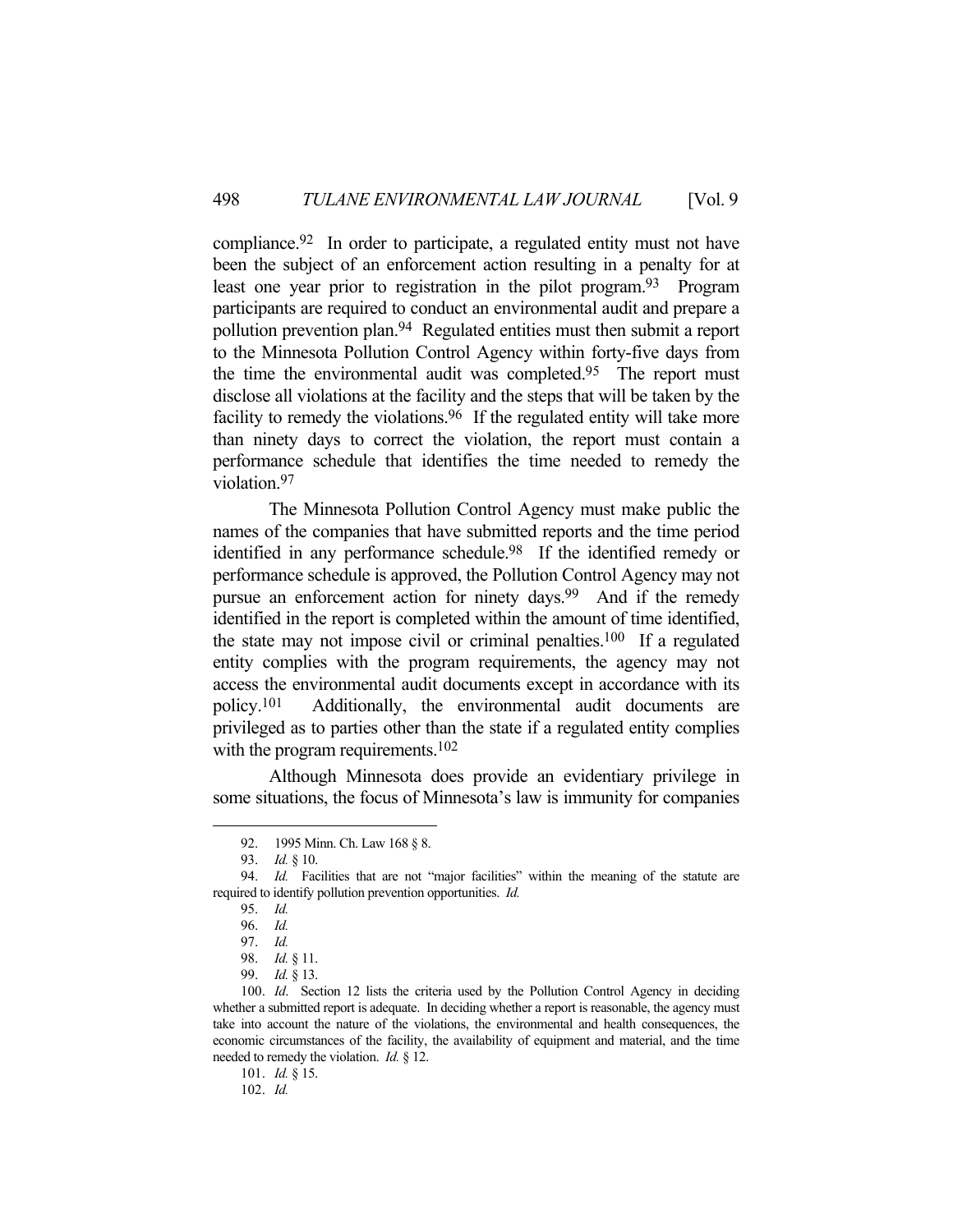that conduct audits. In order for a company to be eligible to participate in the program, and thus acquire immunity, it must first demonstrate that it does not habitually violate environmental regulations.<sup>103</sup> It must also demonstrate its willingness and ability to comply by working to correct any violations.<sup>104</sup> By placing the focus of the program on immunity rather that privilege, the incentives to participate and comply are more concrete and certain than any incentive created by a privilege law. Uncertainty is, however, introduced into the statute by the wide discretion given the agency to approve or disapprove compliance plans.

 The privilege provided by the Minnesota statute is, in many respects, superfluous. It does not apply to companies that are not participating in the pilot program, and it does not apply to the Pollution Control Agency except to the extent circumscribed by the agency's environmental audit policy. The privilege will, however, hamper the objectives of the policy in cases where the agency has approved compliance programs, but the violation nonetheless causes harm to private individuals.105

 Immunity from civil and criminal penalties is problematic in a number of respects. First, it derogates the widely held notion that polluters should be punished.106 Second, in states where immunity is defined in broad terms, there is the possibility that immunity will be granted to individuals and businesses that have intentionally or recklessly violated environmental laws.107 Broadly drafted immunity laws also raise the possibility of inconsistent application.108 Nevertheless, limited immunity statutes that are carefully drafted provide a clear incentive to regulated entities to conduct audits and otherwise structure their activities to ensure compliance. Moreover, limited immunity statutes provide a greater incentive to remedy violations because immunity applies regardless of whether or not the information contained in environmental audit documents is disclosed.

 <sup>103.</sup> *Id.*

 <sup>104.</sup> *Id.* § 10.

 <sup>105.</sup> *Id.* § 15. If the Pollution Control Agency has approved a compliance program that is sufficiently thorough to prevent additional harm, the privilege will prevent citizens from discovering documents that might be relevant to the prosecution of, for example, a tort action.

 <sup>106.</sup> Interim Policy Statement, *supra* note 5, at 16,878.

 <sup>107.</sup> *Id.*

 <sup>108.</sup> *Id.*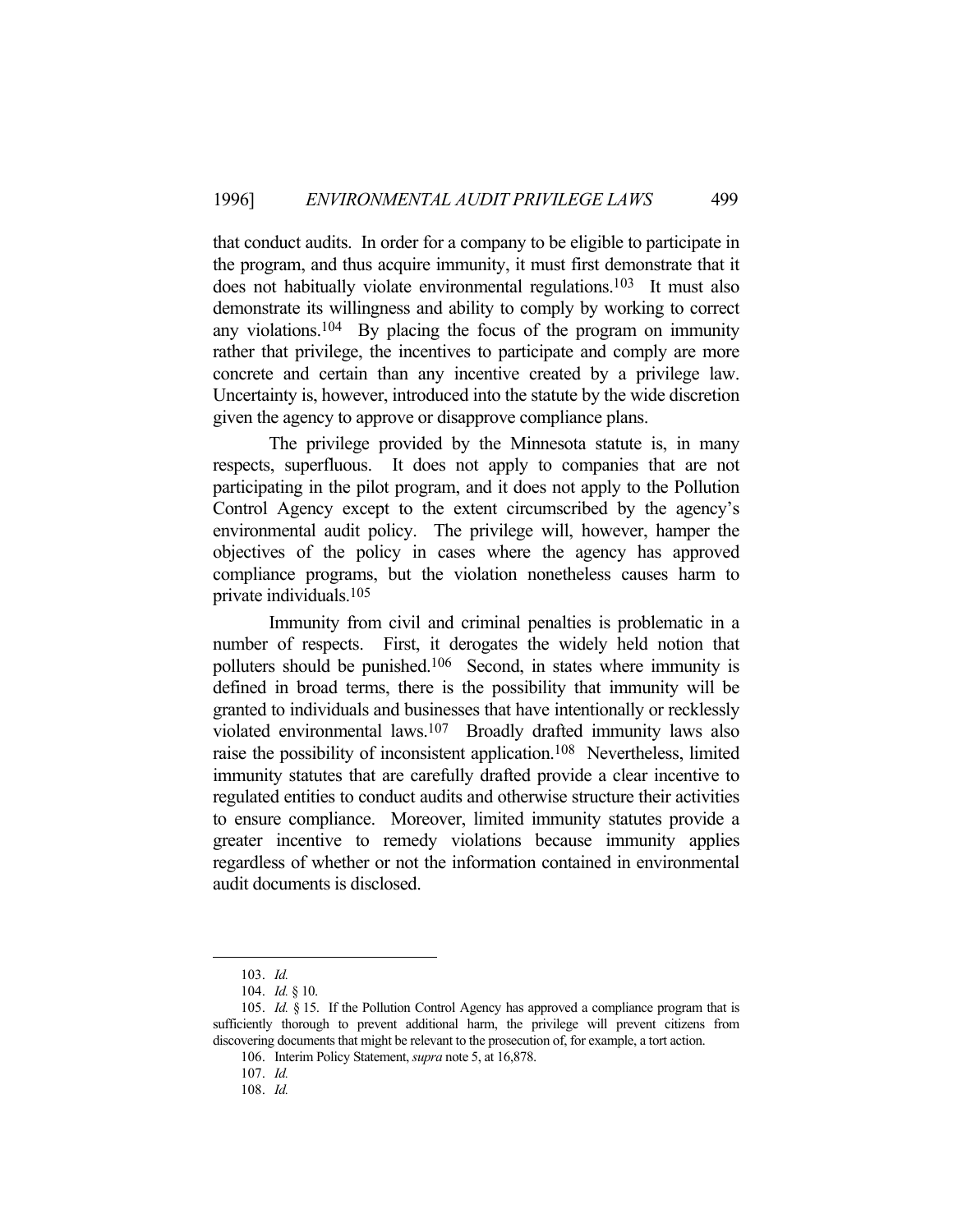IV. APPLICATION OF STATE CREATED PRIVILEGES IN STATE AND FEDERAL COURT: THE LIKELIHOOD THAT THE PRIVILEGE WILL APPLY

 Recently created environmental audit privilege statutes may increase the amount of litigation over the scope and application of the privilege. It is unlikely, however, that state-created privileges will provide broad protection against the discovery and admissibility of environmental audit documents. It is clear that state-created privileges will apply where the audit discovered a violation within the state, and a claim is brought in state court under state law. A state privilege law will also apply in diversity cases (i.e., where the court has jurisdiction based on the fact that the parties live in different states and no federal law is at issue) where the claim is based solely on state law, and the state's choice of law rules mandate that the state created privilege (or the privilege recognized by another state) will apply.109 The privilege will not apply in federal court to claims based on federal law. Moreover, the privilege will not apply to cases brought in federal court where the court has supplemental jurisdiction over state claims as well as federal claims.

## *A. The Choice Between State and Federal Law in Federal Courts*

 The beginning point for determining whether or not an evidentiary privilege applies in federal court is Federal Rule of Evidence 501, which provides:

> Except as otherwise required by the Constitution of the United States or provided by Act of Congress . . . the privilege of a witness, person, government, State, or political subdivision thereof shall be governed by the principles of the common law as they may be interpreted by the courts of the United States in the light of reason and experience. However, in civil actions and proceedings, with respect to an element of a claim or defense as to which State law supplies the rule of decision, the privilege ... shall be determined in accordance with State law.110

 <sup>109. 28</sup> U.S.C. § 1332 (1995) (providing federal court jurisdiction where there is diversity of citizenship).

 <sup>110.</sup> FED.R.EVID. 501.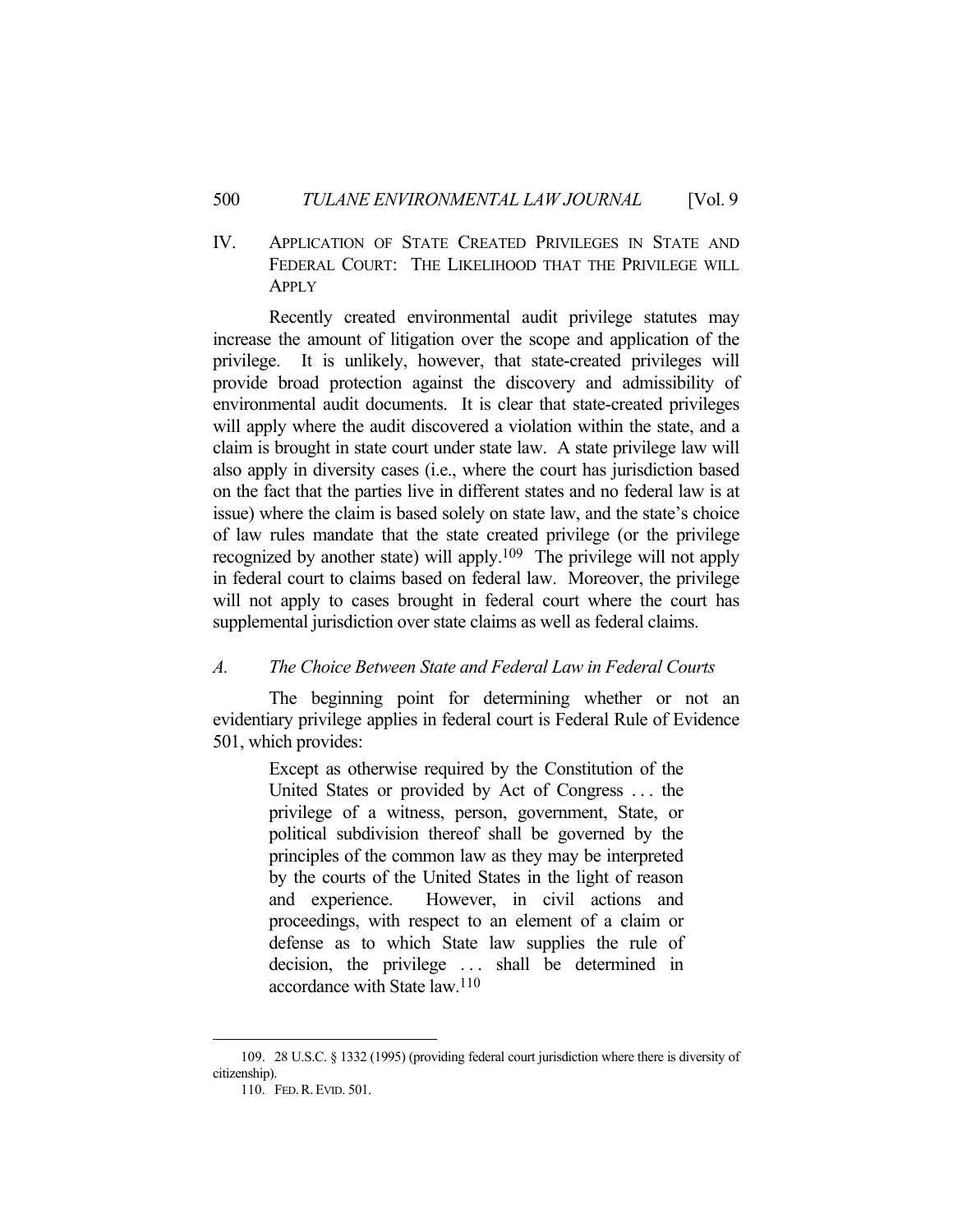Despite the lobbying efforts of regulated entities, Congress has not passed an environmental audit privilege law.111 Moreover, although the selfcritical analysis privilege discussed above has occasionally been applied in the environmental audit context, it is unlikely that its application will be expanded.<sup>112</sup> Thus, federal courts do not recognize an environmental audit privilege unless the court's jurisdiction is based on diversity.

 In suits filed in federal court based on diversity, all of the "element[s] of a claim or defense" which supply the "rule[s] of decision" are based on state law.113 Thus, state privilege laws will apply in diversity cases. In contrast, where the court has jurisdiction based on a federal law, state law privileges will not apply because the "element[s] of a claim or defense" which supply the "rule[s] of decision" will be a matter of federal law.<sup>114</sup> The court in such cases should rely on privileges recognized by federal common law, or created by federal statutes.

 The more difficult case is where federal courts have supplemental jurisdiction. If the federal court has original jurisdiction over a claim, it also has jurisdiction over other claims related to the original federal claim.115 In such a situation, Rule 501 seems to require the court to apply the state created privilege to state claims but not to federal claims. Application of a privilege to one claim but not another in the same litigation is contrary to the reasons for the existence of a privilege in the first place.<sup>116</sup> It is also impracticable. The Senate Judiciary Committee suggested at the time Rule 501 was drafted that when the court is hearing both state and federal claims, the court should apply the privilege rules derived from federal common law.117 Courts have uniformly followed this rule. In *von Bulow by Auersperg v. von Bulow*, 118 the federal court issued a subpoena for records prepared during the course of a criminal trial. The defendant, in challenging a contempt order, claimed a

 <sup>111.</sup> *See supra* note 60.

 <sup>112.</sup> Gish, *supra* note 43, at 74.

 <sup>113.</sup> FED.R.EVID. 501.

 <sup>114. 28</sup> U.S.C. § 1331 (1995) (providing federal question jurisdiction); FED.R.EVID. 501.

 <sup>115. 28</sup> U.S.C. § 1391 (1995).

 <sup>116.</sup> *See generally* Earl C. Dudley, Jr., *Federalism and Federal Rule of Evidence 501: Privilege and Vertical Choice of Law*, 82 GEO. L.J. 1781 (1994) (discussing the impetus for providing privileges generally).

 <sup>117.</sup> S. REP. NO. 1277, 93d Cong., 2d Sess. (1974), *reprinted in* 1974 U.S.C.C.A.N. 7051, 7059.

 <sup>118. 811</sup> F.2d 136 (2d. Cir. 1987).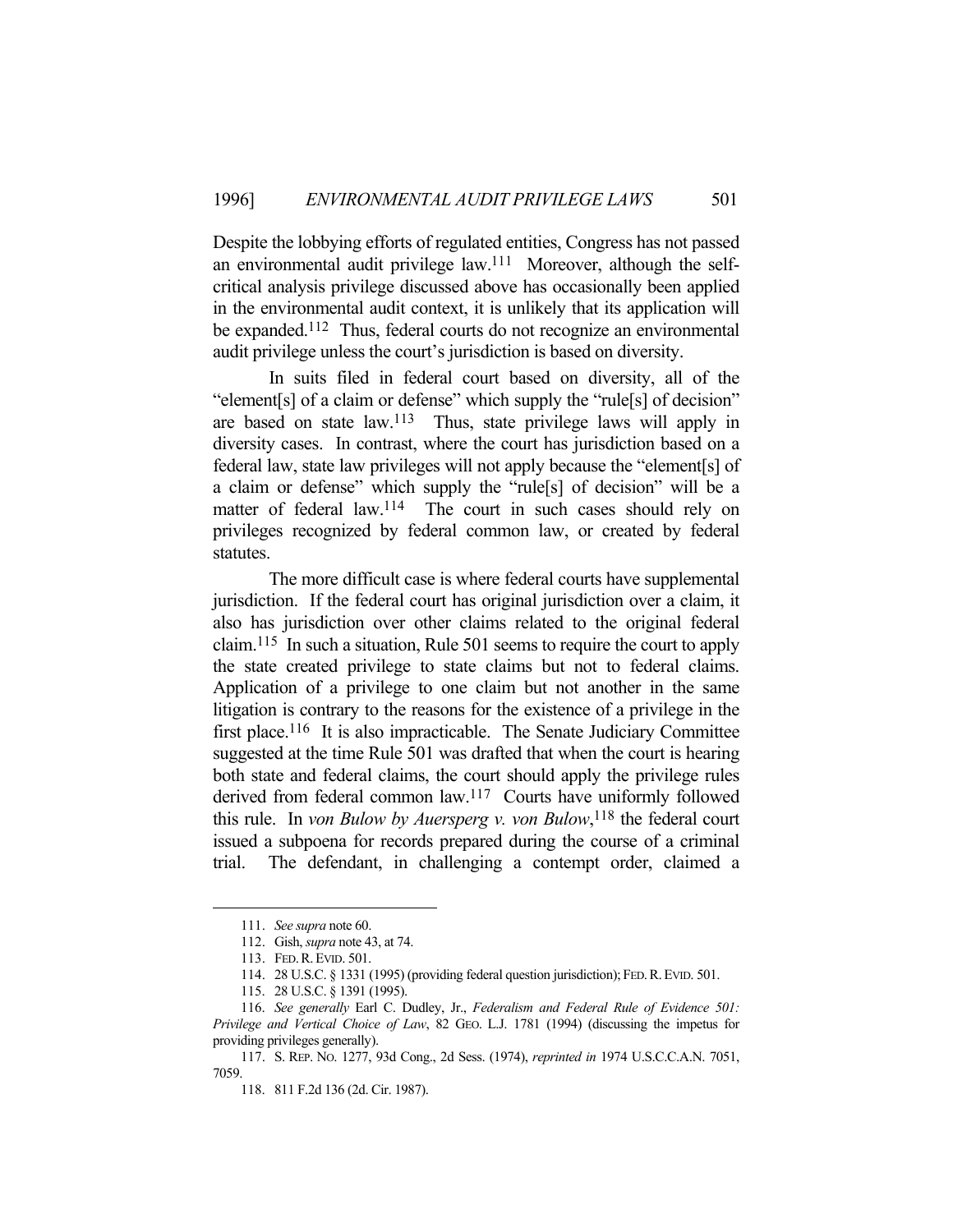journalist's privilege recognized under state law.119 The underlying charge was based on one federal law claim and nine pendent state law claims.120 The court nevertheless concluded that federal common law privilege rules applied.121

 Similarly, in *Reichhold Chemicals, Inc. v. Textron*, *Inc*.,122 the court considered whether environmental audit documents that were not discoverable under federal law were discoverable under state law.123 The court found that in cases containing both federal and state claims, the federal law of privileges applies.124 Since the court in *Reichhold* recognized a self-critical analysis privilege under federal law, it applied to all claims including the pendent claims under which the materials would have been discoverable under state law.125

 Despite the fact that the courts have applied federal privilege law to cases where the court has supplemental jurisdiction under state law claims, Rule 501 by its terms makes it possible for the courts to apply federal privilege law to federal claims, while at the same time applying state privilege law to state claims. If courts contemplate such a course, they may be guided by a recognition of the underlying policies of environmental protection laws in general. There are strong policy reasons favoring imposition of federal rather than state evidentiary law regarding an environmental audit privilege (i.e., not recognizing the privilege). One such reason would be uniformity in the application of environmental protection laws to prevent, among other things, the unfair competitive advantages gained by businesses operating in areas with less stringent environmental laws.126

 If courts continue to apply federal privilege laws in cases where there are pendent state claims, state evidentiary privilege laws will

 <sup>119.</sup> *Id.* at 138.

 <sup>120.</sup> *Id.* at 139.

 <sup>121.</sup> *Id.* at 141.

 <sup>122. 157</sup> F.R.D. 522 (N.D. Fla. 1994).

 <sup>123.</sup> *Id.* at 527.

 <sup>124.</sup> *Id.* at 528.

 <sup>125.</sup> *Id.*; *see also* Wm. T. Thompson Co. v. General Nutrition Corp., Inc., 671 F.2d 100 (3d Cir. 1982) (finding that a state recognized accountant-client privilege did not apply in cases where the court exercised supplemental jurisdiction over state claims).

 <sup>126.</sup> Dudley, *supra* note 111. Dudley argues that the choice-of-law analysis should be based on whether the extra-courtroom behavior protected by the privilege law is governed by federal or state law. In the case of an environmental audit privilege, the underlying behavior sought to be affected is largely derived from federal statutory law. Moreover, most state environmental protection laws exist as a direct result of federal environmental laws and mandates.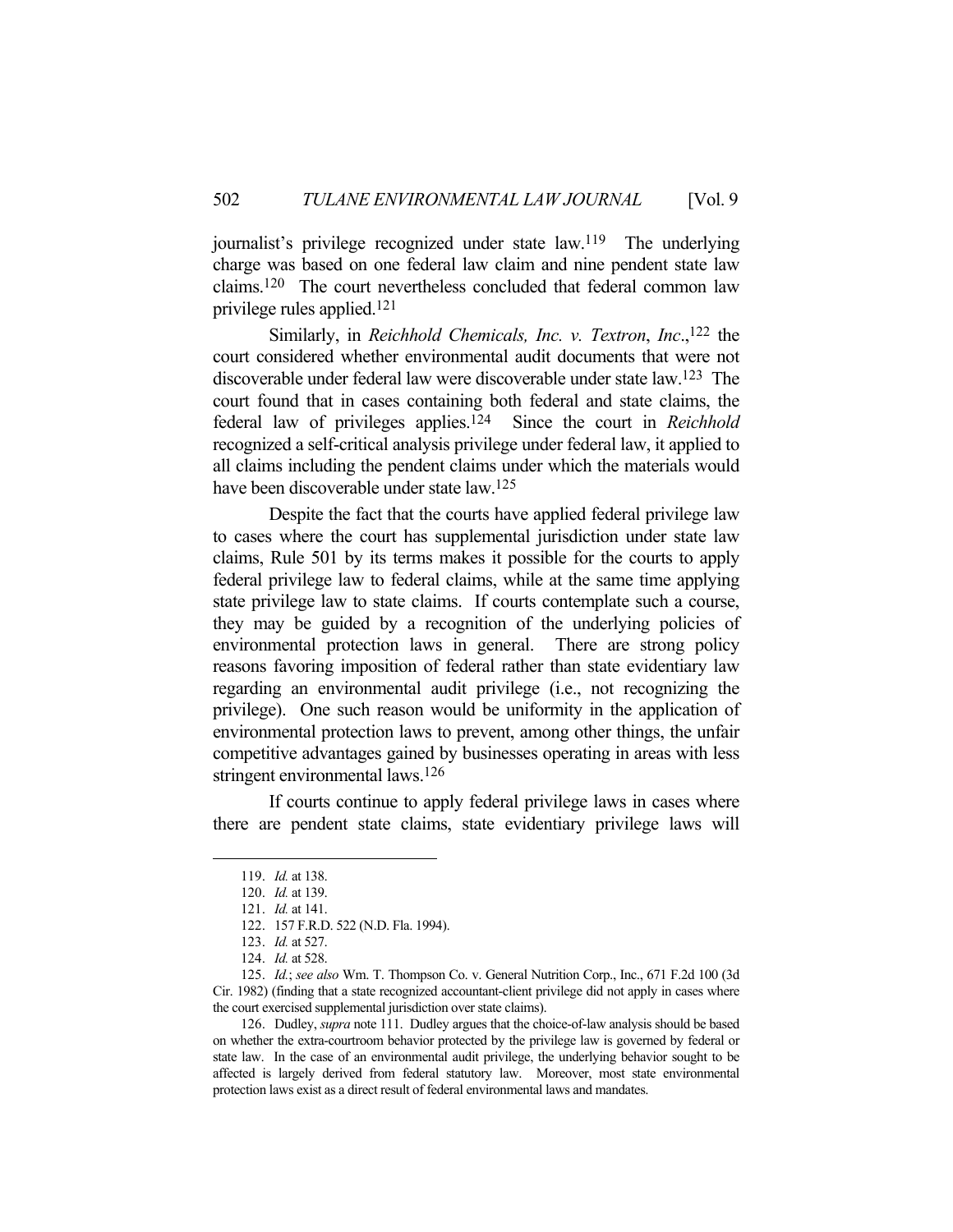become even less applicable due to the existence of citizen suit provisions in many major environmental statutes.<sup>127</sup> In many cases, citizens who wish to bring state law claims based in tort (nuisance, negligence, etc.) will be able to bring their suit in federal court because they will also have a claim under a federal environmental statute. If citizens have a cause of action under a federal environmental law, the federal court may also exercise supplemental jurisdiction over tort claims based on state law.128 It is possible that continued recognition of state privilege laws will result in an increased tendency of plaintiffs to take cases based principally in state tort law to federal court under federal environmental statutes.

# *B. Choice of Law in Diversity Actions: Which State's Privilege Law Applies?*

In *Klaxon Co. v. Stentor Elec. Mfg., Co., Inc.*,<sup>129</sup> the Supreme Court held that federal courts sitting in diversity must apply the conflictof-laws rules of the state in which the court sits.130 This principle raises important questions about the applicability of state created privileges in diversity cases. It is entirely possible that a regulated entity will perform an act in a state that recognizes an environmental audit privilege, while the act causes harm to individuals residing in a state that does not recognize a privilege. Moreover, a federal court may exercise diversity jurisdiction over a corporation even if the facility that gave rise to the harm is located in the same state as the plaintiff.<sup>131</sup> If an action is brought in a federal court located in a state that does not recognize the privilege, the federal court will apply that state's choice-of-law rules.132 This means that the privilege will not apply unless the state in which the

 <sup>127.</sup> *See, e.g.*, Clean Air Act, 42 U.S.C. § 7604 (1995); Clean Water Act 33 U.S.C. § 1365 (1986).

 <sup>128. 28</sup> U.S.C. § 1362 (1995). "[D]istrict courts shall have supplemental jurisdiction over all other claims that are so related to claims in the action within such original jurisdiction that they form part of the same case or controversy . . . ." *Id.*

 <sup>129. 313</sup> U.S. 487 (1941).

 <sup>130.</sup> *Id.* at 496.

 <sup>131. 28</sup> U.S.C. § 1332(c) (1995). A corporation is deemed a citizen of both the state in which it is incorporated and the state where it has its principle place of business. *Id.* Courts have employed various methods for determining whether a corporation has its principle place of business in a particular state. One such method is to ask where the corporate "nerve center" is. *See, e.g.*, Toms v. Country Quality Meats, Inc., 610 F.2d 313 (5th Cir. 1980). A corporation that operates plants in several states may be subject to diversity jurisdiction even though the plaintiff is a citizen of the state in which the harm occurs. This is true because the court may determine that the plant is not the "principle place of business" of the corporation.

 <sup>132.</sup> *Klaxon Co.*, 313 U.S. at 496*.*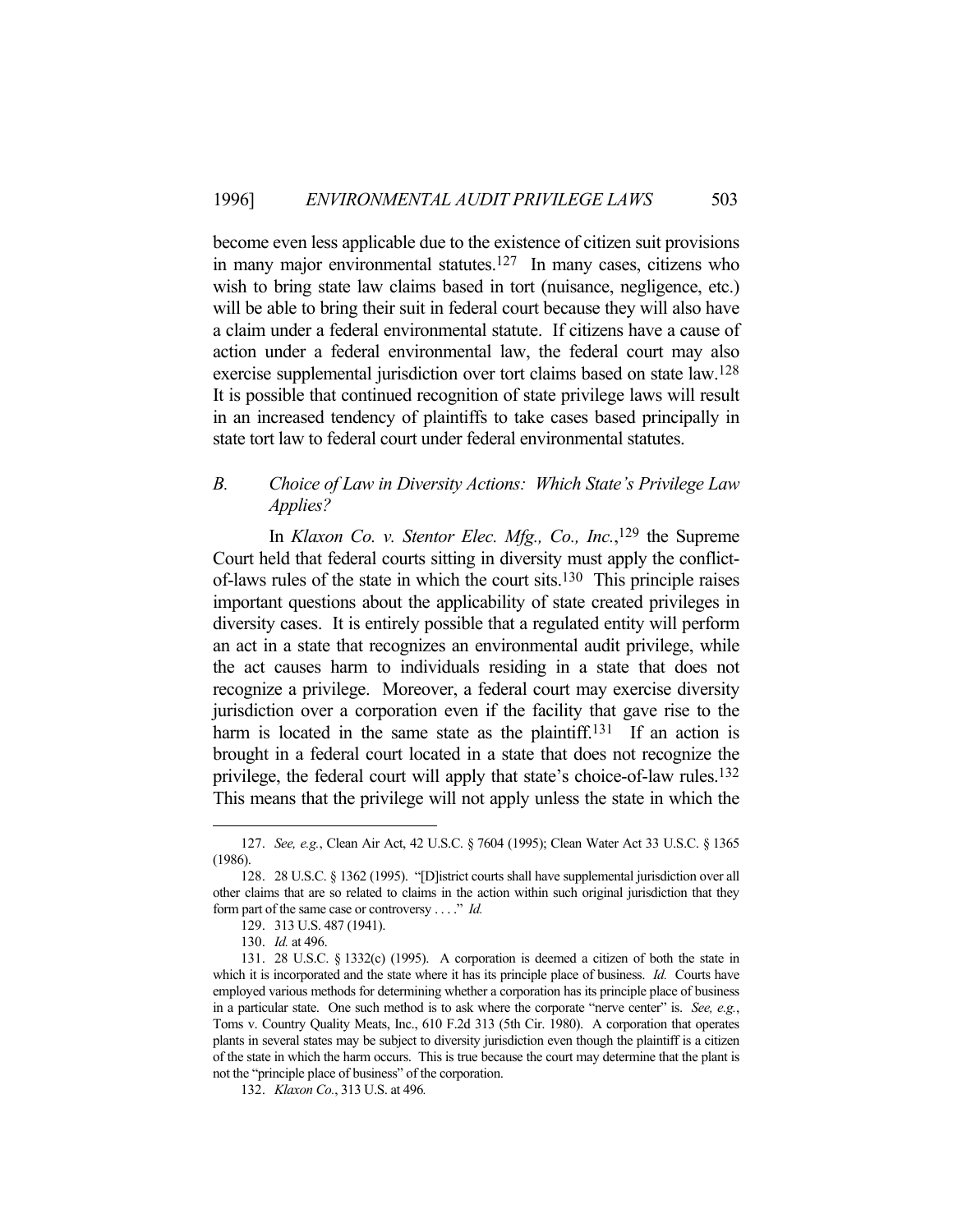action is brought would apply the privilege to actions brought in its own state courts.<sup>133</sup>

 The "horizontal" choice-of-law question is a difficult one, and it is made more difficult by the relative novelty of environmental audit privilege statutes. Under Restatement principles, the privilege recognized in the state where the communication occurred (i.e., where the audit took place) would take precedence over the privilege laws of the state in which an action is brought.134 The argument in support of such a rule is that the interests of the state recognizing the privilege are frustrated when the privilege is not applied in the forum state, and the forum state's interests in not recognizing the privilege usually do not outweigh the interests of the "communication" state.135 In litigation where choice-of-law questions are likely to arise concerning the applicability of an environmental audit privilege, the interests of the forum state will often outweigh (or at least equal) the interests of the "communication" state in applying the privilege.136

# V. POSSIBLE RAMIFICATIONS OF STATE CREATED PRIVILEGES

 The above discussion reveals that state created evidentiary privileges will have a limited impact in cases brought in federal court.137 It also illustrates that their effect in state court cases is uncertain. Any incentive provided by state privileges to encourage voluntary compliance with environmental laws is ameliorated by the uncertainty of their application, and the substantial costs of litigating the issue of whether or not the privilege applies.138 Moreover, application of the privilege to a particular cases does not mean that a business will not be found liable although this may be the practical effect in cases where the plaintiffs have limited resources to conduct discovery by other means.

 <sup>133.</sup> *See* Pritchard-Keang Nam Corp. v. Jaworski, 751 F.2d 277, 281 n.4 (8th Cir. 1984) (indicating that where the forum state does not have a particular choice-of-law provision, the federal court will look to the actual law of the forum state).

 <sup>134.</sup> David W. Louisell & Christopher B. Mueller, FEDERAL EVIDENCE § 205, 721 (1985) (citing RESTATEMENT (SECOND) OF CONFLICT OF LAWS § 139(1) (1971)).

 <sup>135.</sup> *Id.* at 713.

 <sup>136.</sup> *Id.* An in-depth analysis of the application of choice-of-law rules to environmental audit privileges as they apply in particular states is beyond the scope of this comment.

 <sup>137.</sup> There is a question as to whether or not privilege laws make much difference at all. A LEXIS search conducted in January of 1996 revealed no reported cases citing to a state environmental audit privilege statute.

 <sup>138.</sup> *See* Policy Statement, *supra* note 1, at 66,709.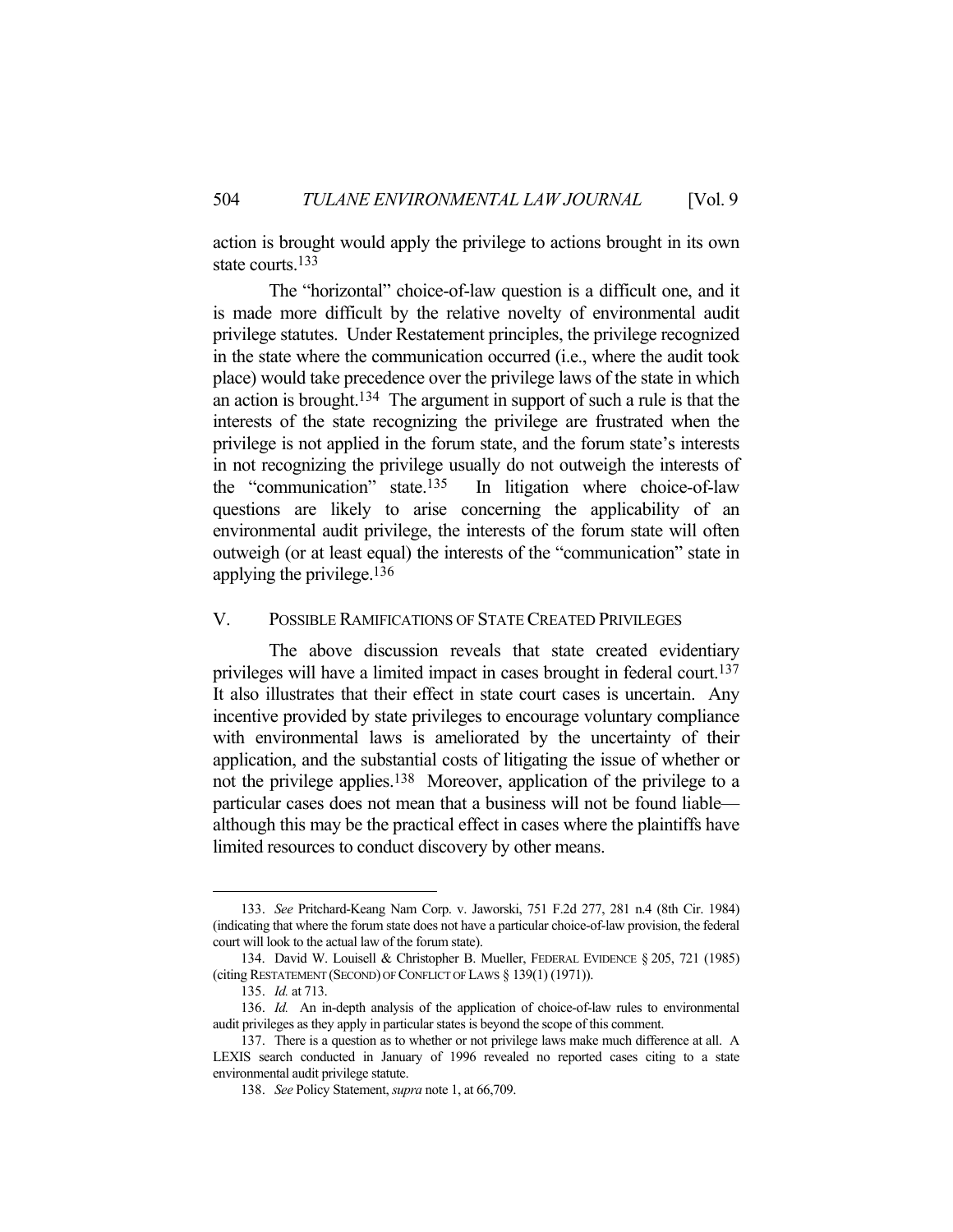Despite the limited potential of environmental audit privileges to provide incentives for voluntary compliance, state privilege laws may have a number of negative effects. One such effect is the possibility that the EPA will increase its enforcement efforts in states that have enacted privilege laws.139 In its final policy statement on environmental auditing, the EPA voiced its strong opposition to state created privileges for environmental audits.140 The interim policy statement indicated a number of situations in which the EPA might increase enforcement actions in order to maintain consistency in environmental protection efforts.141 The interim policy indicated that the EPA would watch enforcement activities more closely in states that have audit privilege laws.142 The interim report also stated that the EPA would consider increasing federal involvement when privilege laws would prevent the state from obtaining information concerning criminal liability and the facts needed to establish the existence of a violation.143 It also indicated that the EPA might increase enforcement efforts where the state privilege law prevents appropriate penalties for substantial endangerment of human health and the environment, appropriate criminal penalties, and timely correction of violations.144 The EPA indicated in the interim policy that it would work with the states to address these concerns.145 Although the final policy retains the interim policy's opposition to state created privileges, it does not indicate that the EPA will increase its activities in states having an environmental audit privilege.<sup>146</sup> Despite the EPA's retreat from its earlier position, it remains possible that the EPA will increase its enforcement efforts in states with privilege laws.

 Another likely effect of privilege laws is the potential for increased public opposition to laws that discourage openness about

 <sup>139.</sup> Interim Policy Statement, *supra* note 5, at 16,878.

 <sup>140.</sup> *Id.*; Policy Statement, *supra* note 1, at 66,709. For example, as the Virginia legislature considered the passage of an environmental audit privilege bill, the EPA notified the Virginia Department of Environmental Quality that it would increase federal enforcement in Virginia. *State Lawmakers Ask for Relief From EPA Enforcement Scrutiny*, BNA DAILY REP. FOR EXECUTIVES, Oct. 25, 1995, at A206.

 <sup>141.</sup> *See State Lawmakers Ask For Relief From EPA Enforcement Scrutiny*, *supra* note 133.

 <sup>142.</sup> Interim Policy Statement, *supra* note 5, at 16,878.

 <sup>143.</sup> *Id.*

 <sup>144.</sup> *Id.*

 <sup>145.</sup> *Id.*

 <sup>146.</sup> Policy Statement, *supra* note 1, at 66,709.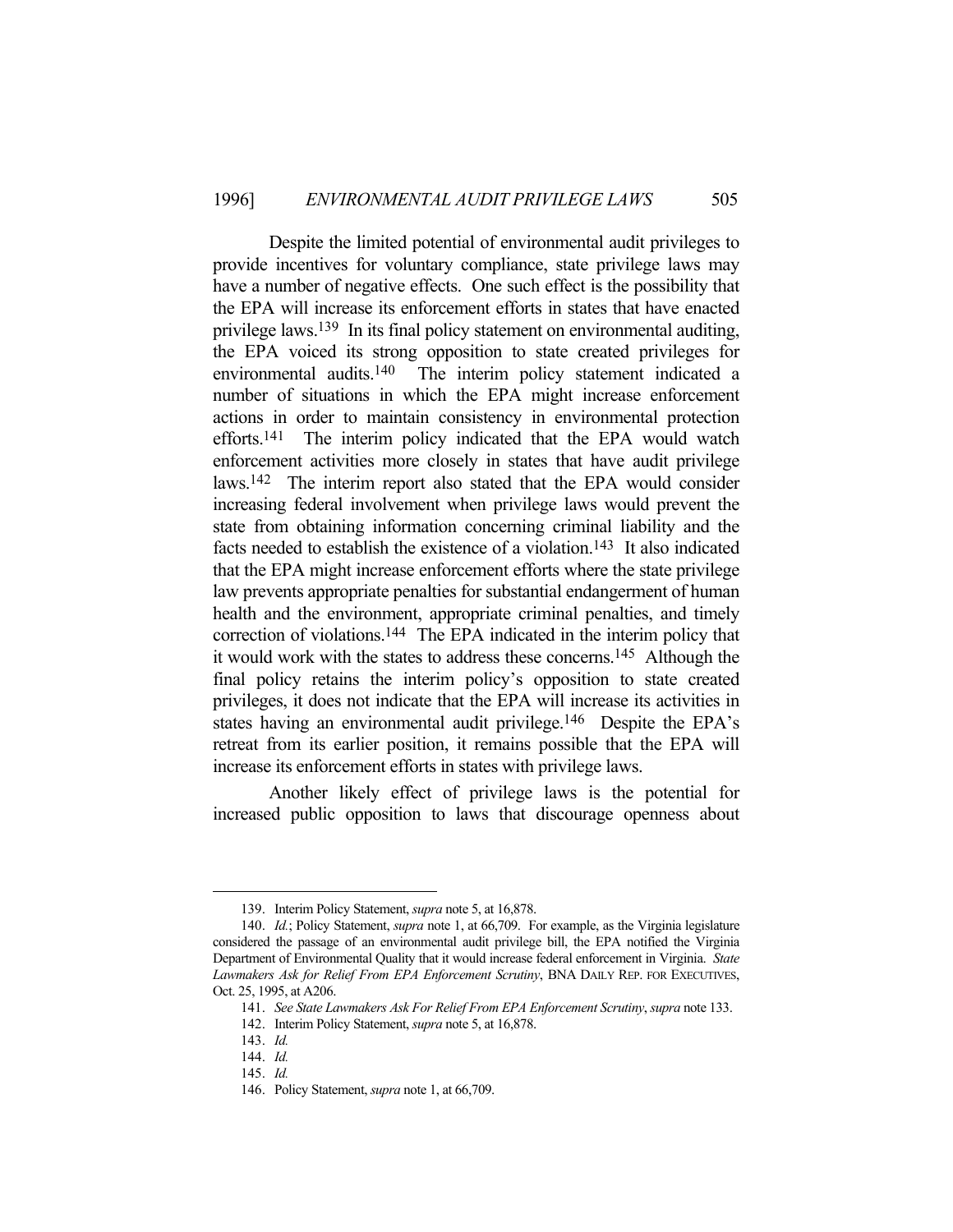environmental problems.147 Privilege laws are designed precisely to keep information from agencies and the government. Some states' privilege laws are, however, drafted in such a way that both the public and government agencies will not have access to information about violations that pose a serious threat to health or the environment.148

 State-created privilege laws may also increase the amount of litigation over the issue of when the privilege applies.<sup>149</sup> State privilege laws are drafted in broad and ambiguous terms.<sup>150</sup> There are a number of borderline situations where a business will not be able to predict accurately whether the privilege will apply.151 Likewise, agencies and citizens will not be able to predict what materials are covered by the privilege.152 State privilege laws will shift the emphasis in any enforcement action from remedial and compliance efforts to litigation over the discoverability of potentially privileged materials.<sup>153</sup> It is also important to point out in this regard that evidentiary privileges do not provide a guarantee to businesses that they will not be subject to penalties or liability.

 Yet another potential problem with state-created privileges is the lack of uniformity among state privilege laws. Companies that operate in more than one state may be protected by the privilege in one state but not another. A number of commentators have called for uniform national legislation creating a privilege.154 Even if Congress were to pass a privilege law, uniformity of application would not be assured. In light of the ambiguities inherent in privilege statutes, judicial decisions would necessarily vary, depending on the facts of each case. Several years or

 <sup>147.</sup> *Id.* (citing United States v. Nixon, 418 U.S. 683 (1974) for the proposition that there is a strong public policy encouraging disclosure of evidence); *see also State Privilege Legislation Multiplies in 1995; Predictions Differ About 1996*, *supra* note 4.

 <sup>148.</sup> A few statutes attempt to overcome this problem by stating that the privilege does not apply where there is threat to health or the environment. Utah's law, for instance, provides an exception "[i]f the information contained in the environmental audit report must be disclosed to avoid a clear and impending danger to public health or the environment outside of the facility property." UTAH CODE ANN. § 19-7-104(4)(d)(4). Most state privilege laws do not contain such provisions.

 <sup>149.</sup> Policy Statement, *supra* note 1, at 66,710.

 <sup>150.</sup> *Id.*

 <sup>151.</sup> *Id.*

 <sup>152.</sup> *Id.*

 <sup>153.</sup> *Id.*

 <sup>154.</sup> *See Companies Conducting Audits Despite Lack of Privilege Laws, Lawyer Says*, *supra* note 77; *Patchwork of State Privilege Laws Illuminates Need for Federal Policy*, *supra* note 78.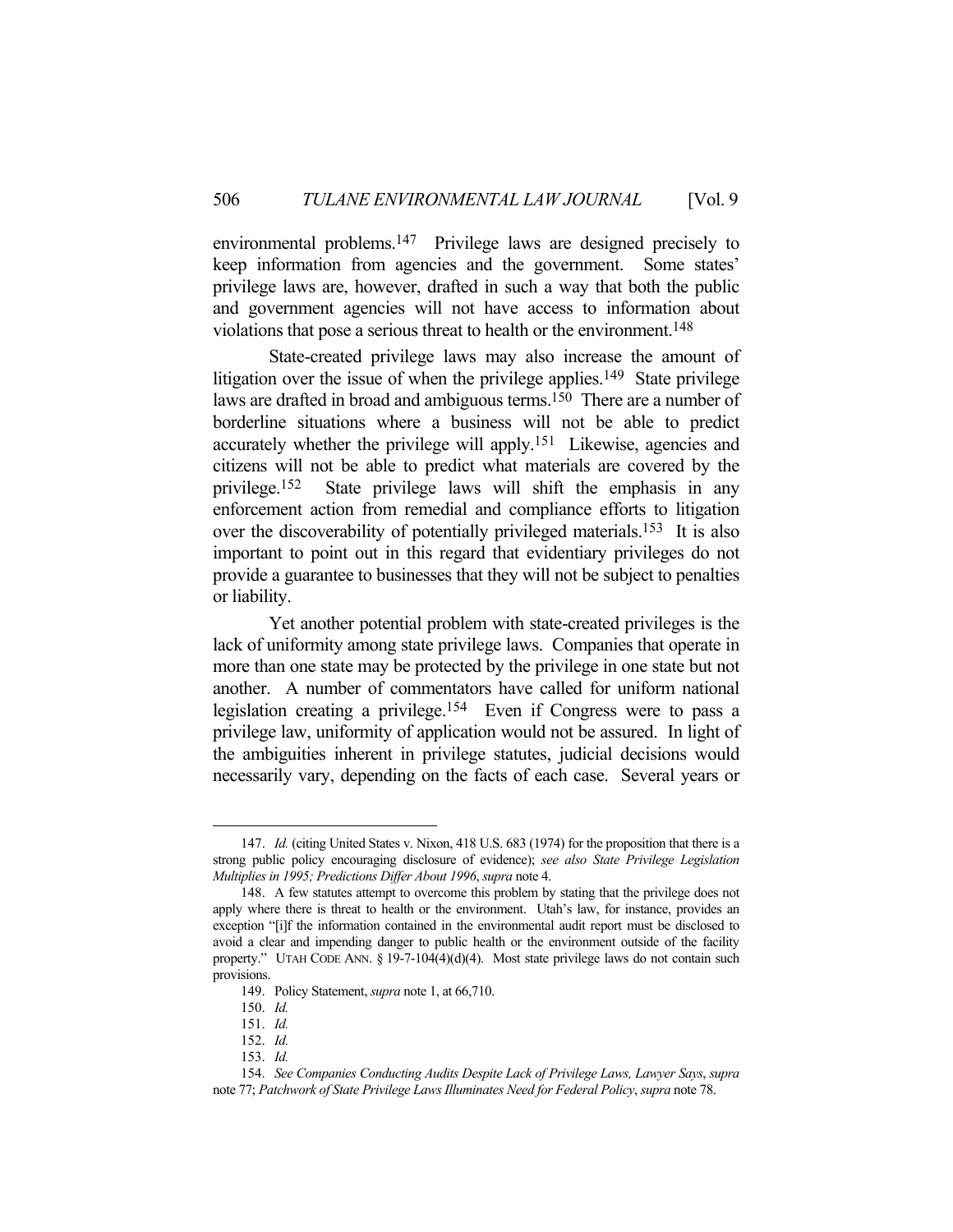decades would pass before a sufficient body of case law developed to ensure the application of privilege laws with any regularity.

# VI. LIMITED IMMUNITY IN THE ABSENCE OF AN EVIDENTIARY PRIVILEGE

 The EPA's final policy statement on environmental auditing encourages states to develop laws that are consistent with the new policy.155 Carefully drafted statutes that provide immunity in certain situations would supplement, rather than counter the EPA's policy. Moreover, limited immunity provides incentives to conduct audits that are far less ambiguous than the uncertain application of environmental audit privileges.156 The EPA's policy statement provides incentives for a company to conduct audits without rewarding companies that consistently violate environmental laws. The final policy fails, however, to address a number of industry concerns. State laws can potentially address these concerns while maintaining consistency with the EPA policy.

 Business interests have indicated that the EPA policy falls short of addressing several of their concerns. Business interests have expressed concern that even though companies that conduct environmental audits and otherwise comply with policy requirements will face reduced penalties, the policy does not reduce the ability of private litigants to pursue the full range of available penalties and damage awards.157 Business interests have also pointed to several ambiguities in the policy. For instance, the requirement that violations be disclosed within ten days of discovery is difficult to apply when it is uncertain that a violation has occurred.158

 State legislatures could address these concerns with legislation granting limited immunity in certain situations. Concern over the

 <sup>155.</sup> Policy Statement, *supra* note 1, at 66,712.

 <sup>156.</sup> *See Former DOJ Official Says Law Needed to Grant Immunity to Firms that Audit*, BNANAT'L ENV'T DAILY, Aug. 1, 1994, *available in* LEXIS, Nexis Library, CURNWS File.

 <sup>157.</sup> *See* Amy A. Fraenkel, *EPA Issues Interim Policy on Voluntary Audits and Disclosure*, N.Y. Envt'l Compliance Update, May 1995, *available in* LEXIS, Nexis Library, CURNWS File; Channing J. Martin, *EPA Says No to Audit Privilege*, VA. ENVTL.COMPLIANCE UPDATE, May 1995, *available in* LEXIS, Nexis Library, CURNWS File; *State Privilege Legislation Multiplies in 1995; Predictions Differ About 1996*,*supra* note 4.

 <sup>158.</sup> *See supra* note 150; *Final EPA Policy on Voluntary Audits Draws Praise, Criticism,* BNA NAT'L ENV'T DAILY, Jan. 16, 1996, *available in* LEXIS, Nexis Library, CURNWS File; Policy Statement, *supra* note 1, at 66,711.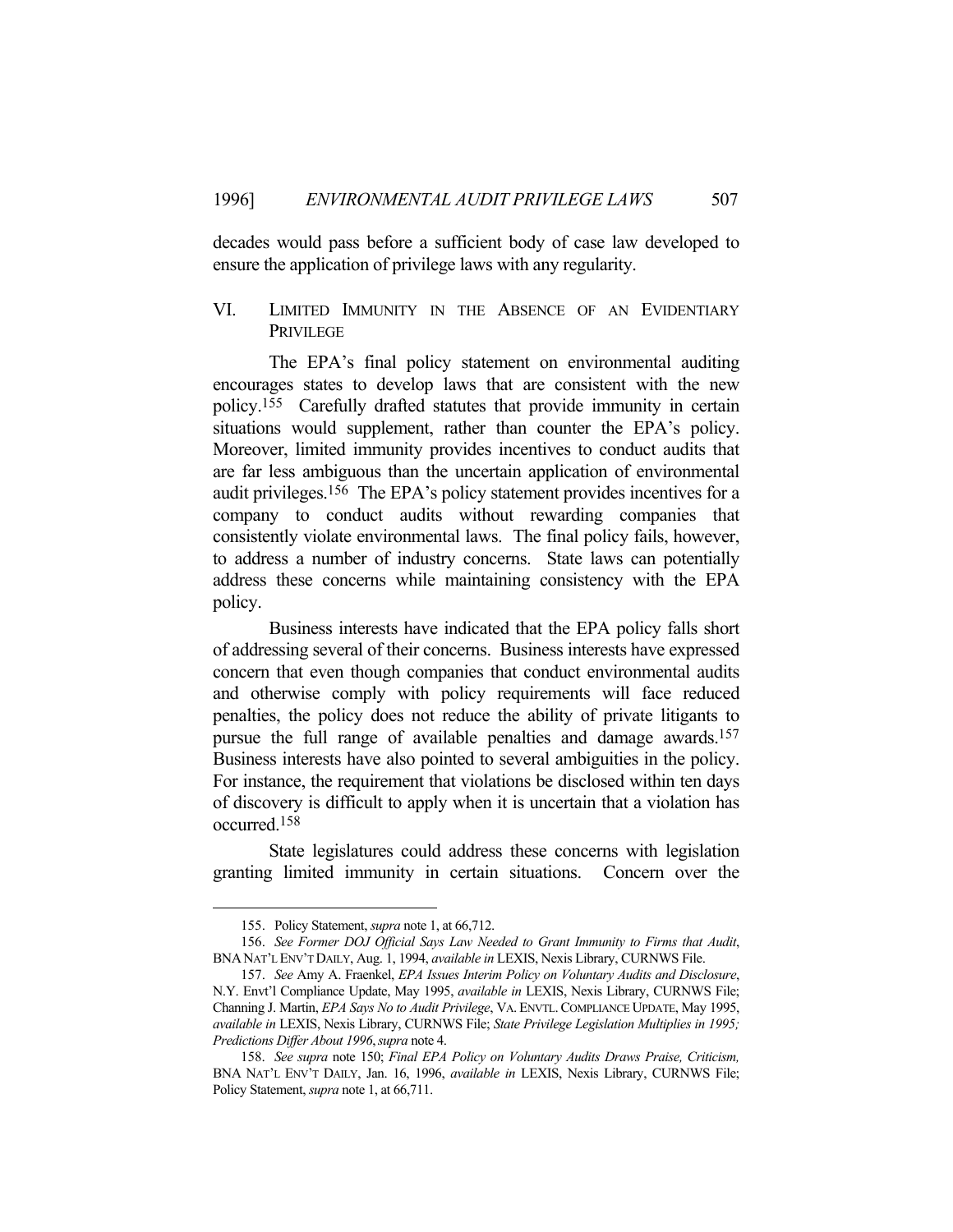ambiguous terms of the policy can be addressed by supplementing EPA policy with state laws and regulations that spell out in concrete terms when immunity will apply. State agency discretion in determining when a regulated entity is in compliance should be minimized. Kansas' immunity provisions, for instance, provide a rebuttable presumption of immunity from civil, administrative, and criminal penalties where disclosures are made "promptly" and where the entity making the disclosure initiates remedial action in a "diligent manner."<sup>159</sup> The terminology of the Kansas statute leaves the interpretation of prompt disclosure and diligent action up to agencies and the courts. Thus, there is a distinct possibility that the immunity law will be applied inconsistently.

 Statutes granting limited immunity should specify with as much clarity as possible the necessary steps a regulated entity must take in order for the immunity to apply. Wherever possible, specific time limits for disclosure and cleanup should be provided. Minnesota's immunity provisions approach this type of specificity, and thus might operate as a model for immunity provisions enacted in the future.<sup>160</sup> The Minnesota law requires companies participating in the audit program to disclose violations within forty-five days after the completion of the audit.161 Minnesota businesses must remedy violations within ninety days or, in certain circumstances, within a time period approved by the Minnesota Pollution Control Agency.<sup>162</sup> Such provisions minimize any uncertainty over whether immunity will be granted.

 Industry's other major concern, private party lawsuits, need not be addressed by providing a privilege for environmental audit documents. Instead, state statutes could limit or eliminate the ability of private litigants to seek punitive damages in cases where a business has been granted immunity from state-imposed penalties. A company that complies with the requirements of a qualified immunity statute should, in theory, not be subject to punitive damages in any case. Such a provision will limit the exposure of companies that conduct environmental audits, while still allowing private parties to recover any actual losses they have suffered. Further, a provision limiting the imposition of punitive damages is consistent with the EPA's policy of eliminating the gravity

 <sup>159.</sup> Kan. Sess. Laws 204, § 7.

 <sup>160. 1995</sup> Minn. Laws 168, § 10.

 <sup>161.</sup> *Id.*

 <sup>162.</sup> *Id.* § 13.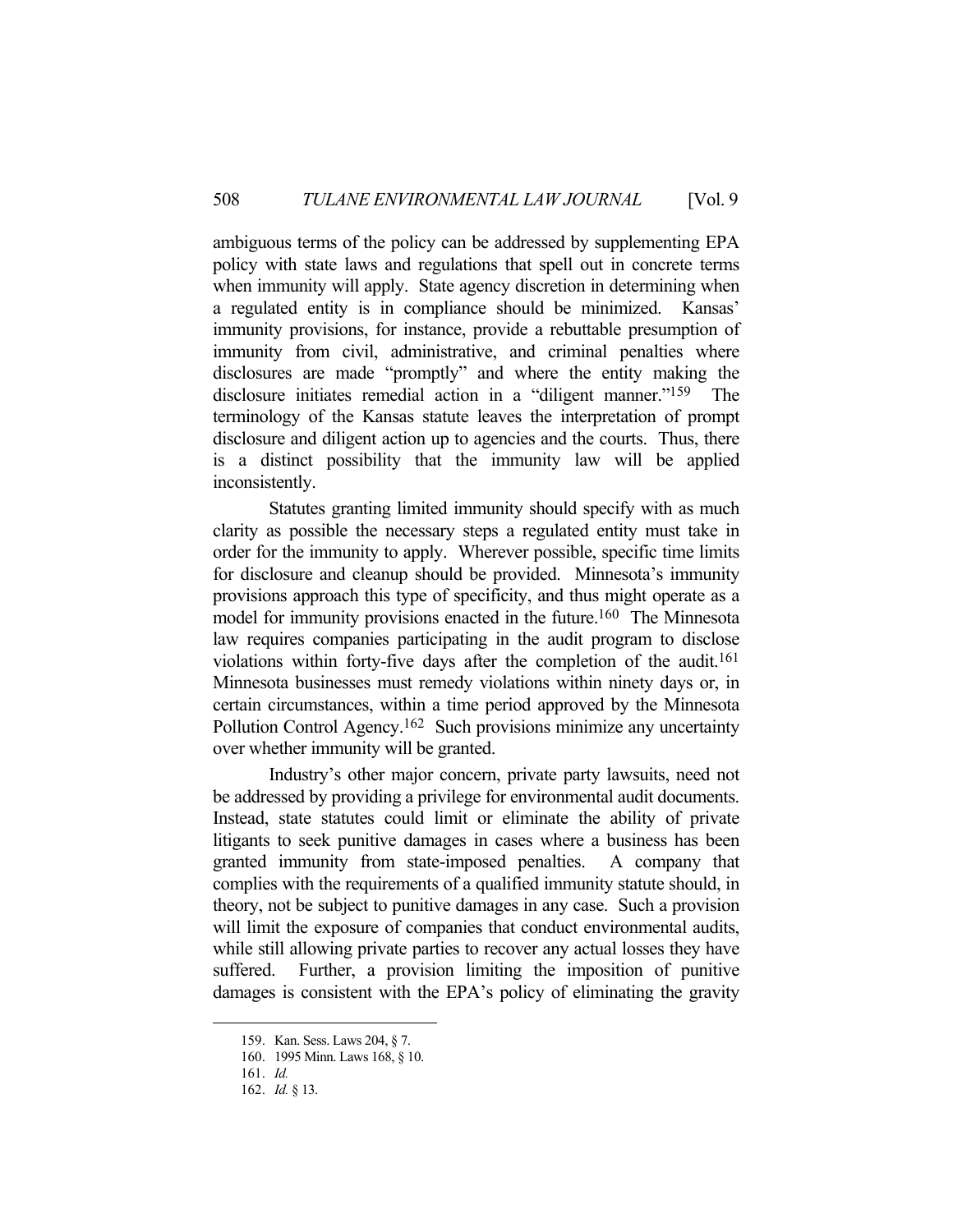component of penalties, while retaining the right to impose penalties that negate the economic benefits of noncompliance.<sup>163</sup>

 Immunity laws, in addition to eliminating uncertainty, should not in any way work to advantage companies that fail to comply with environmental laws. In particular, penalty reductions should not allow companies to benefit economically from noncompliance. Moreover, immunity laws should not grant immunity to companies that repeatedly violate environmental laws. Repeat violations are a clear indication that a business has not taken steps to prevent violations, and companies that fail to take appropriate corrective action should not be rewarded. Businesses should not be immune from the imposition of penalties for intentional and reckless criminal violations.164

 In general, carefully drafted statutes providing limited immunity from imposition of civil and criminal penalties present a greater potential than privilege statutes for inducing companies to conduct environmental audits, because such statutes are more certain in their application. Immunity statutes are able to address the concerns that the EPA's policy does not address. Further, unlike privilege statutes, limited immunity for companies that conduct audits is consistent with, and may further, the EPA's environmental audit policy.

## VII. CONCLUSION

 The EPA's policy statement provides several incentives for industry to conduct environmental audits. Recently passed state laws granting an evidentiary privilege to environmental audit documents are contrary to the EPA's policy. State privilege laws are of limited use in providing incentives to industry to conduct environmental audits. State privilege statutes will not apply in federal courts where the court has federal question jurisdiction. Moreover, the application of privilege statutes is uncertain in diversity jurisdiction cases and in cases brought in state court. In any event, privilege legislation will engender a substantial amount of litigation, imposing a large cost on businesses, agencies, courts, and private litigants. Privilege legislation does not guarantee that penalties will not be imposed, even where a company has made every good faith effort to comply with environmental laws.

 <sup>163.</sup> Policy Statement, *supra* note 1, at 66,711.

 <sup>164.</sup> *See id.* at 66,707.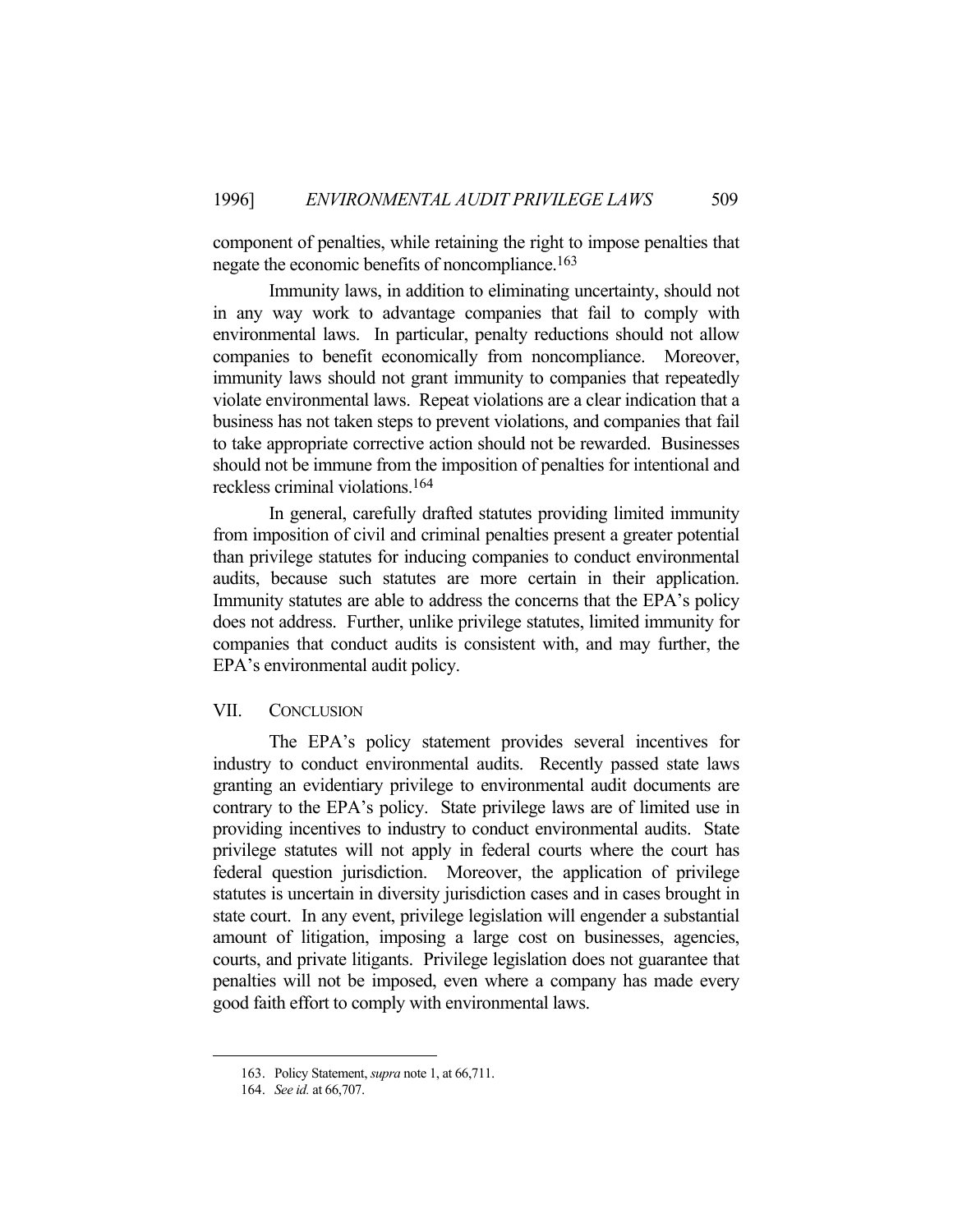For states that wish to provide clear incentives to encourage industry to conduct environmental audits, statutes providing a limited immunity and no privilege will be more effective. The incentives in such statutes are not subject to the types of uncertainty encountered in privilege statutes. Clearly drafted statutes will also reduce litigation over issues of applicability. Additionally, statutes granting limited immunity in certain circumstances would be consistent with, and expand upon, the EPA's environmental audit policy.

 Industry's concern with the availability of environmental audit documents to private litigants need not be addressed through privilege laws. A better means of addressing this concern is to limit the availability of punitive damages in cases where a violation has caused harm, but where the regulated entity has complied with the terms of a limited immunity statute. At a minimum, limited immunity statutes should require disclosure of the violation and prompt correction of the problem. They should also require the regulated entity to demonstrate that it has not experienced similar violations in the past, and that it has taken steps to remedy the problem. If a regulated entity complies with these provisions, a limitation on punitive damages would be consistent with both the EPA's policy and with the general proposition that punitive damages should not be levied against parties that act diligently to avoid and remedy violations. Most importantly, plaintiffs would be able to pursue